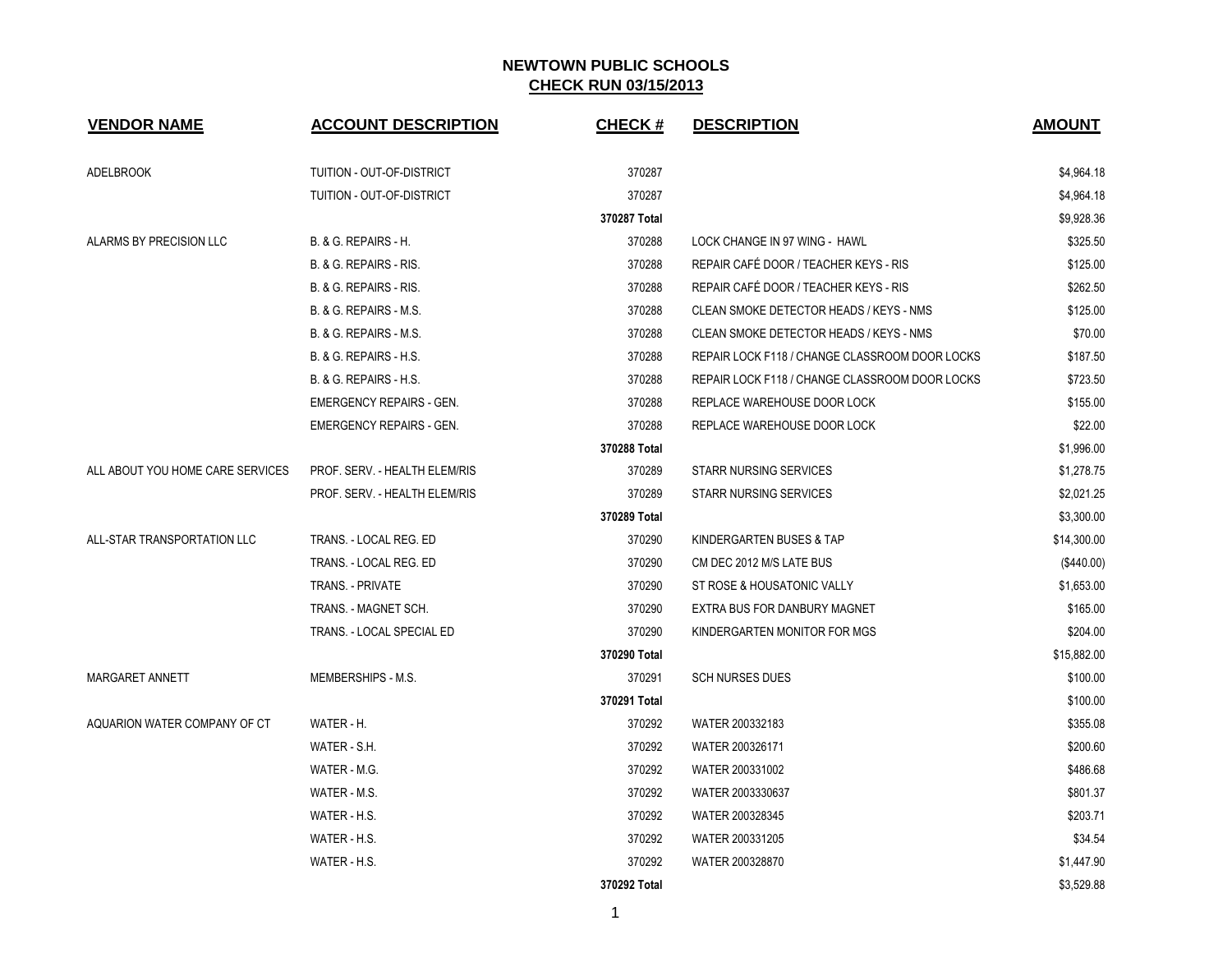| <b>VENDOR NAME</b>                                       | <b>ACCOUNT DESCRIPTION</b>          | <b>CHECK#</b> | <b>DESCRIPTION</b>                                      | <b>AMOUNT</b> |
|----------------------------------------------------------|-------------------------------------|---------------|---------------------------------------------------------|---------------|
| AT&T                                                     | <b>TELEPHONE &amp; CABLE</b>        | 370294        | <b>SERVICES 2012/13</b>                                 | \$128.08      |
|                                                          |                                     | 370294 Total  |                                                         | \$128.08      |
|                                                          | <b>TELEPHONE &amp; CABLE</b>        | 370293        | <b>SERVICES 2012/13</b>                                 | \$61.72       |
|                                                          |                                     | 370293 Total  |                                                         | \$61.72       |
| ATRION NETWORKING CORPORATION                            | INSTR. SUPPLIES - INFO. TECH.       | 370295        | Freight charges for overnight shipping of 2 switches    | \$59.76       |
|                                                          |                                     | 370295 Total  |                                                         | \$59.76       |
| <b>BAGEL DELIGHT</b>                                     | OFF. SUPPLIES - SUPER.              | 370296        | <b>BAGELS/CC</b>                                        | \$23.40       |
|                                                          |                                     | 370296 Total  |                                                         | \$23.40       |
| BAILEY POTTERY EQUIPMENT CORP.                           | <b>INSTR. SUPPLIES - ART</b>        | 370297        | 4 LBS LIQUID GLAZE -1.5LBS MOIST CL                     | \$892.35      |
|                                                          |                                     | 370297 Total  |                                                         | \$892.35      |
| ANNETTE BARBOUR                                          | TRANS. - LOCAL SPECIAL ED           | 370298        | SERV 03/01/2013                                         | \$80.00       |
|                                                          | TRANS. - LOCAL SPECIAL ED           | 370298        | SERV 03/04/13 THRU 03/07/13                             | \$320.00      |
|                                                          |                                     | 370298 Total  |                                                         | \$400.00      |
| <b>JOHN BARRY</b>                                        | <b>B&amp;G SUPPLIES - CUSTODIAL</b> | 370299        | SHOE'S (30509)                                          | \$100.00      |
|                                                          |                                     | 370299 Total  |                                                         | \$100.00      |
| THE BEE PUBLISHING CO.                                   | ADVERTISING - SUPER.                | 370300        | ADV #4028 02/2013                                       | \$244.40      |
|                                                          |                                     | 370300 Total  |                                                         | \$244.40      |
|                                                          | SUPPLIES - LIBRARY                  | 370301        | 1 year subscription Newtown Bee                         | \$40.00       |
|                                                          |                                     | 370301 Total  |                                                         | \$40.00       |
| <b>BER</b>                                               | STAFF TRAIN. - CLASSROOM            | 370302        | Dee Pearson iPad Seminar 2/14/13                        | \$225.00      |
|                                                          | STAFF TRAIN. - CLASSROOM            | 370302        | Lea Attanasio iPad Seminar 2/14/13                      | \$225.00      |
|                                                          |                                     | 370302 Total  |                                                         | \$450.00      |
| RONALD J. BIENKOWSKI                                     | STAFF TRAVEL - BUS. SERV.           | 370303        | MONTHLY TRAVEL 2012/13                                  | \$300.00      |
|                                                          |                                     | 370303 Total  |                                                         | \$300.00      |
| BLUE LABEL BATTERY INC.                                  | REPAIRS - INFO. TECH.               | 370304        | Power Adapter for Dell Latitude E5400 65W ACNO SHIPPING | \$78.00       |
|                                                          |                                     | 370304 Total  |                                                         | \$78.00       |
| GINA BRADBURY P.T.                                       | STAFF TRAVEL - PUPIL SERV.          | 370305        | TRAVEL 02/01/13 THRU 02/15/13                           | \$76.75       |
| GINA BRADBURY P.T.                                       | STAFF TRAVEL - PUPIL SERV.          | 370305        | TRAVEL 02/20/2013 THRU 02/28/2013                       | \$24.62       |
|                                                          |                                     | 370305 Total  |                                                         | \$101.37      |
| BROOKS ENVIRONMENTAL CONSULTING LL PROF. SERV. - B. & G. |                                     | 370306        | ASBESTOS DESIGNATED PERSON 2012-2013                    | \$850.00      |
|                                                          |                                     | 370306 Total  |                                                         | \$850.00      |
| <b>CCM SERVICES LLC</b>                                  | ELECTRICITY - H.S.                  | 370307        | ELECTRIC SUPPLY CONTRACT - JAN 2013                     | \$1,109.00    |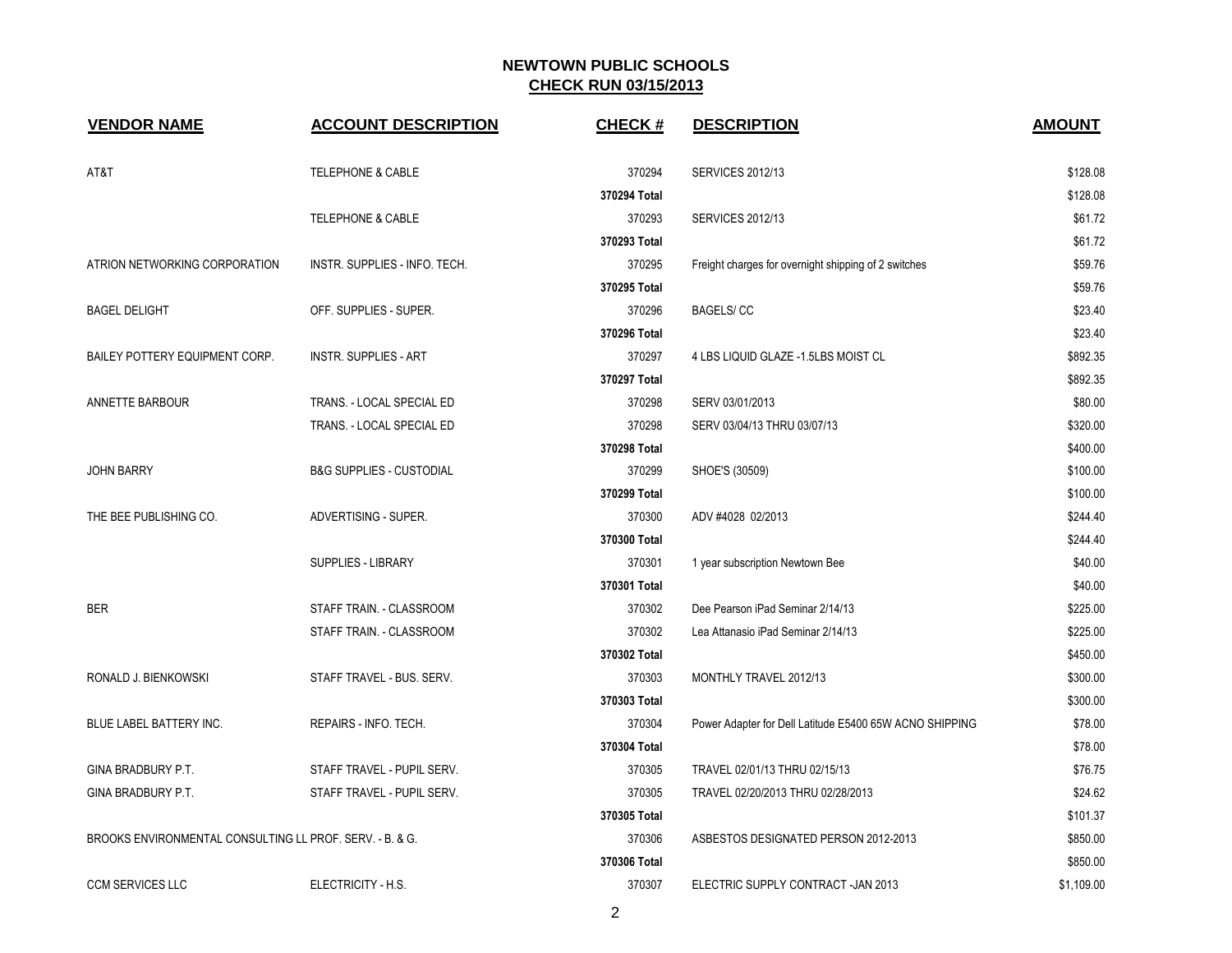| <b>VENDOR NAME</b>                   | <b>ACCOUNT DESCRIPTION</b>          | <b>CHECK#</b> | <b>DESCRIPTION</b>                                                    | <b>AMOUNT</b> |
|--------------------------------------|-------------------------------------|---------------|-----------------------------------------------------------------------|---------------|
|                                      |                                     | 370307 Total  |                                                                       | \$1,109.00    |
| YVONNE CECH                          | INSTR. SUPPLIES - CLASSROOM         | 370308        | <b>METTING SUPPLIES</b>                                               | \$295.42      |
|                                      |                                     | 370308 Total  |                                                                       | \$295.42      |
| <b>CEV</b>                           | INSTR. SUPPLIES - C.W.E.            | 370309        | INTRO TO GREENHOUSE MANAGEMENT-VEPD016OB                              | \$85.00       |
|                                      | INSTR. SUPPLIES - C.W.E.            | 370309        | GRENHOUSE DESIGN & CONSTRUCTION DVD-VEPD0161B                         | \$85.00       |
|                                      | INSTR. SUPPLIES - C.W.E.            | 370309        | <b>SHIPPING</b>                                                       | \$17.00       |
|                                      |                                     | 370309 Total  |                                                                       | \$187.00      |
| CHARTER COMMUNICATIONS               | TELEPHONE & CABLE                   | 370310        | <b>SERVICES 2012/13</b>                                               | \$5,133.68    |
|                                      |                                     | 370310 Total  |                                                                       | \$5,133.68    |
| <b>ED CLARK</b>                      | <b>B&amp;G SUPPLIES - CUSTODIAL</b> | 370311        | SHOE'S (30509)                                                        | \$100.00      |
|                                      |                                     | 370311 Total  |                                                                       | \$100.00      |
| <b>CMEA</b>                          | STAFF TRAIN. - CLASSROOM            | 370312        | registration for Maryrose Kristopik for CMEA Conference member #46686 | \$150.00      |
|                                      |                                     | 370312 Total  |                                                                       | \$150.00      |
| <b>CMEA TREASURER</b>                | STAFF TRAIN. - CLASSROOM            |               | registration for Maryrose Kristopik for CMEA Conference member #46686 | \$150.00      |
| CONN JUNIOR REPUBLIC INC             | TUITION - OUT-OF-DISTRICT           | 370313        |                                                                       | \$2,988.31    |
|                                      | TUITION - OUT-OF-DISTRICT           | 370313        |                                                                       | \$2,988.31    |
|                                      | TUITION - OUT-OF-DISTRICT           | 370313        |                                                                       | \$2,988.31    |
|                                      | TUITION - OUT-OF-DISTRICT           | 370313        |                                                                       | \$2,988.31    |
|                                      | TUITION - OUT-OF-DISTRICT           | 370313        |                                                                       | \$2,988.31    |
|                                      | TUITION - OUT-OF-DISTRICT           | 370313        |                                                                       | \$2,988.31    |
|                                      |                                     | 370313 Total  |                                                                       | \$17,929.86   |
| <b>CONNECTICUT LIGHT &amp; POWER</b> | ELECTRICITY - H.                    | 370314        | UTIL 51084633023                                                      | \$2,658.10    |
|                                      | ELECTRICITY - S.H.                  | 370314        | UTIL 51057633059                                                      | \$2,528.93    |
|                                      | ELECTRICITY - S.H.                  | 370314        | UTIL 51290453075                                                      | \$317.94      |
|                                      | ELECTRICITY - S.H.                  | 370314        | UTIL 51922733035                                                      | \$75.15       |
|                                      | ELECTRICITY - M.G.                  | 370314        | UTIL 51171733009                                                      | \$2,462.19    |
|                                      | ELECTRICITY - HOM.                  | 370314        | UTIL 51844633024                                                      | \$4,511.71    |
|                                      | ELECTRICITY - RIS.                  | 370314        | UTIL 51-324453075                                                     | \$8,406.71    |
|                                      | ELECTRICITY - M.S.                  | 370314        | UTIL 51658443072                                                      | \$4,516.18    |
|                                      | ELECTRICITY - H.S.                  | 370314        | UTIL 51418253076                                                      | \$21,300.93   |
|                                      | ELECTRICITY - H.S.                  | 370314        | UTIL 51356633040                                                      | \$38.75       |
|                                      | ELECTRICITY - H.S.                  | 370314        | UTIL 51223253097                                                      | \$39.14       |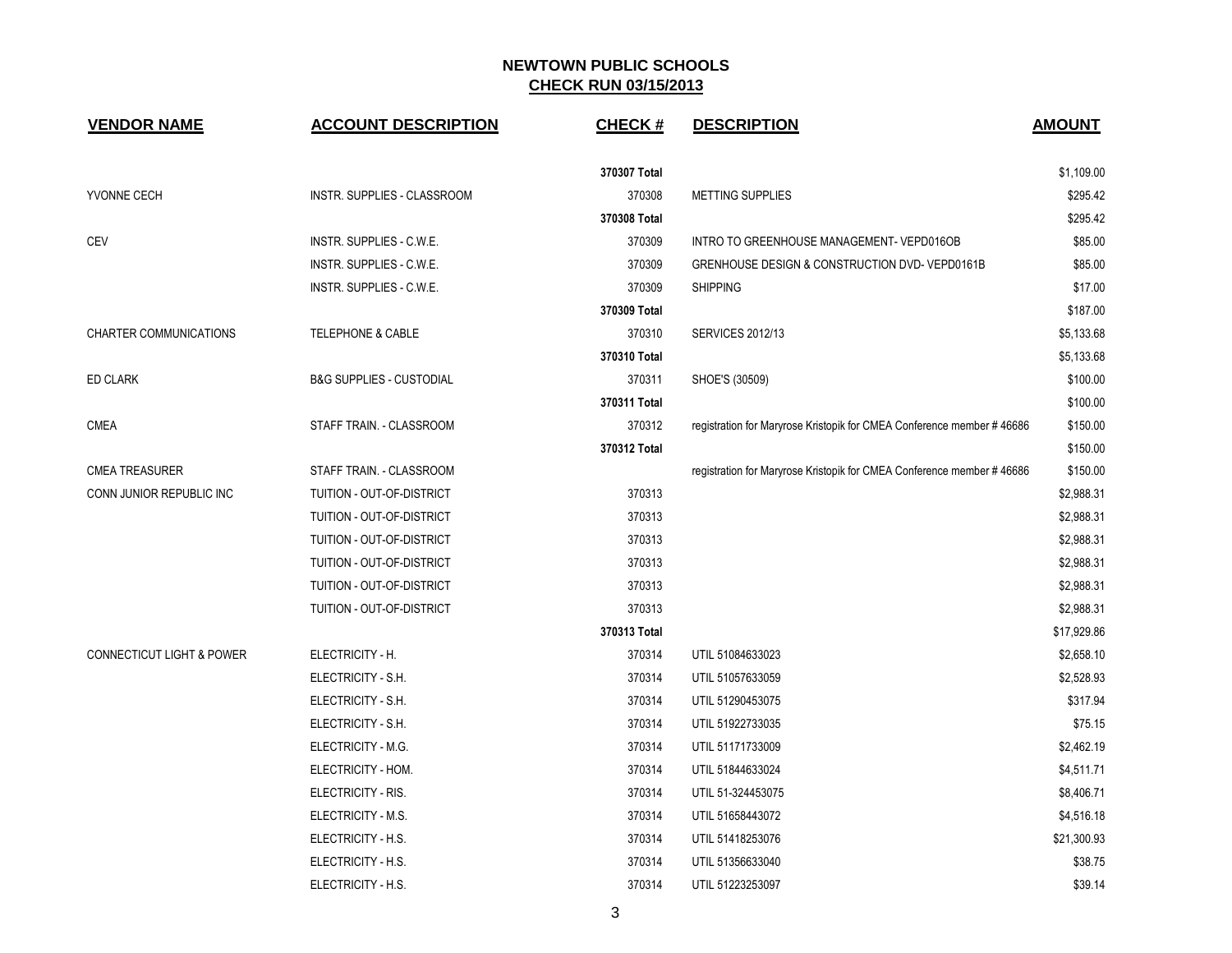| <b>VENDOR NAME</b>            | <b>ACCOUNT DESCRIPTION</b>            | <b>CHECK#</b> | <b>DESCRIPTION</b>                                                         | <b>AMOUNT</b> |
|-------------------------------|---------------------------------------|---------------|----------------------------------------------------------------------------|---------------|
|                               | ELECTRICITY - H.S.                    | 370314        | UTIL 51318375011                                                           | \$188.32      |
|                               |                                       | 370314 Total  |                                                                            | \$47,044.05   |
| <b>LAUREN CONNOR</b>          | STAFF TRAVEL - PUPIL SERV.            | 370315        | TRAVEL FEB 2013                                                            | \$25.52       |
|                               | INSTR. SUPPLIES - SP. ED. PREK-8      | 370315        | <b>STUDENT SUPPLIES</b>                                                    | \$24.98       |
|                               |                                       | 370315 Total  |                                                                            | \$50.50       |
| NANCY CONRON                  | STAFF TRAVEL - PUPIL SERV.            | 370316        | TRAVEL 02/04/13 THRU 03/01/13                                              | \$92.15       |
|                               |                                       | 370316 Total  |                                                                            | \$92.15       |
| <b>CORINNE COX</b>            | TUTORS - HOMEBOUND                    | 370317        | SERV 02/20/13 THRU 02/25/13 7HR                                            | \$245.00      |
|                               |                                       | 370317 Total  |                                                                            | \$245.00      |
| <b>CRYSTAL ROCK</b>           | INSTR. SUPPLIES - CLASSROOM           | 370318        | Delivery of 20 5-Gallon Water Bottl                                        | \$33.00       |
|                               | INSTR. SUPPLIES - CLASSROOM           | 370318        | Nine Months rental of water cooler/                                        | \$3.00        |
|                               |                                       | 370318 Total  |                                                                            | \$36.00       |
|                               | OFF. SUPPLIES - INFO. TECH.           | 370319        | Water for Technology -                                                     | \$17.35       |
|                               |                                       | 370319 Total  |                                                                            | \$17.35       |
| DAJ OCCUPATIONAL THERAPY LLC  | PROF. SERV. - OCCUP./PHYSICAL THERAPY | 370320        | <b>SERV RENDERED S/H</b>                                                   | \$1,560.00    |
|                               | PROF. SERV. - OCCUP./PHYSICAL THERAPY | 370320        | OCCUPATIONAL THERAPY SERVICES                                              | \$3,315.00    |
|                               |                                       | 370320 Total  |                                                                            | \$4,875.00    |
| M.J. DALY, LLC                | <b>B&amp;G CONTRACTED SERV.</b>       | 370321        | QUARTERLY SPRINKLER INSPECTIONS-HAWL/RIS/NHS 2012-2013                     | \$460.00      |
|                               | <b>B&amp;G CONTRACTED SERV.</b>       | 370321        | QUARTERLY SPRINKLER INSPECTIONS-HAWL/RIS/NHS 2012-2013                     | \$660.00      |
|                               | <b>B&amp;G CONTRACTED SERV.</b>       | 370321        | QUARTERLY SPRINKLER INSPECTIONS-HAWL/RIS/NHS 2012-2013                     | \$849.00      |
|                               |                                       | 370321 Total  |                                                                            | \$1,969.00    |
| DATA MEMORY SYSTEMS INC.      | INSTR. SUPPLIES - INFO. TECH.         | 370322        | DM50 193 1GB 200 Pin DDR2-800 PC2-6400 128x64 CL6 1.8V Proposa             | \$72.00       |
|                               | INSTR. SUPPLIES - INFO. TECH.         | 370322        | Shipping                                                                   | \$9.37        |
|                               |                                       | 370322 Total  |                                                                            | \$81.37       |
| <b>STEPHEN DAWSON</b>         | STAFF TRAVEL - INFO. TECH.            | 370323        | TRAVEL FEB 2013                                                            | \$102.38      |
|                               |                                       | 370323 Total  |                                                                            | \$102.38      |
| DCS PROMOTIONS LLC            | <b>SECURITY SUPPLIES</b>              | 370324        | Uniform Jackets & Shirts for newly hired School Security Officers (10); No | \$2,373.00    |
|                               |                                       | 370324 Total  |                                                                            | \$2,373.00    |
| <b>CLAIRE DESISTO</b>         | STAFF TRAIN. - CLASSROOM              | 370325        | <b>TEAM MATERIALS</b>                                                      | \$20.49       |
|                               |                                       | 370325 Total  |                                                                            | \$20.49       |
| <b>DIRECT ENERGY BUSINESS</b> | ELECTRICITY - H.                      | 370326        | <b>ELEC SERV 1131340</b>                                                   | \$2,212.61    |
|                               | ELECTRICITY - S.H.                    | 370326        | <b>ELEC SERV 1131340</b>                                                   | \$2,287.19    |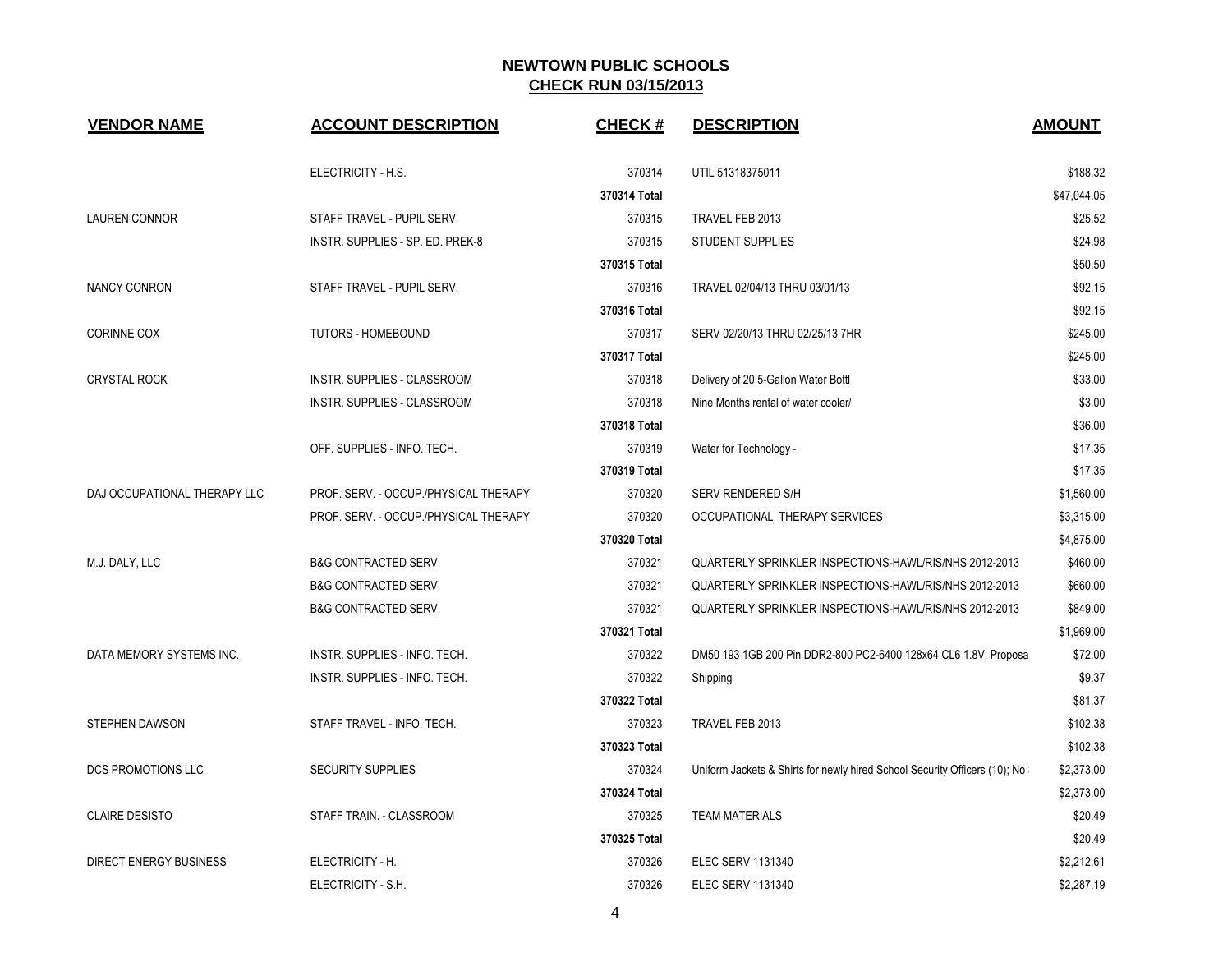| <b>VENDOR NAME</b>         | <b>ACCOUNT DESCRIPTION</b>                                        | <b>CHECK#</b> | <b>DESCRIPTION</b>                                       | <b>AMOUNT</b> |
|----------------------------|-------------------------------------------------------------------|---------------|----------------------------------------------------------|---------------|
|                            | ELECTRICITY - S.H.                                                | 370326        | <b>ELEC SERV 1131340</b>                                 | \$443.14      |
|                            | ELECTRICITY - H.S.                                                | 370326        | <b>ELEC SERV 1131340</b>                                 | \$1.55        |
|                            |                                                                   | 370326 Total  |                                                          | \$4,944.49    |
| <b>CHARLES DUMAIS</b>      | STAFF TRAVEL - CLASSROOM                                          | 370327        | <b>TRAVEL CAS CONF</b>                                   | \$74.40       |
|                            |                                                                   | 370327 Total  |                                                          | \$74.40       |
| AMY DUMOCH, M.A. CCC-SLP   | CONTRACTED SERV. - SP/HEAR.                                       | 370328        | CONSULTATION SERVICES TO DISTRICT SLPs                   | \$900.00      |
|                            |                                                                   | 370328 Total  |                                                          | \$900.00      |
| EAST HAVEN BUILDERS SUPPLY | <b>B&amp;G SUPPLIES - MAINT.</b>                                  | 370329        | TRIMBOARD / CEDAR - MAINT SUPPLIES                       | \$46.50       |
|                            |                                                                   | 370329 Total  |                                                          | \$46.50       |
| <b>EAST RIVER ENERGY</b>   | FUEL OIL - GEN.                                                   | 370330        | FUEL OIL 2012/13 GEN                                     | \$1,248.60    |
|                            | FUEL OIL - GEN.                                                   | 370330        | <b>FUEL OIL 2012/13 GEN</b>                              | \$1,346.47    |
|                            | FUEL OIL - H.                                                     | 370330        | <b>FUEL OIL 2012/13 HAW</b>                              | \$11,001.19   |
|                            | FUEL OIL - S.H.                                                   | 370330        | FUEL OIL 2012/13 S/H                                     | \$13,501.77   |
|                            | FUEL OIL - M.G.                                                   | 370330        | FUEL OIL 2012/13 M/G                                     | \$13,518.65   |
|                            | FUEL OIL - HOM.                                                   | 370330        | <b>FUEL OIL 2012/13 HOM</b>                              | \$10,818.97   |
|                            | FUEL OIL - M.S.                                                   | 370330        | FUEL OIL 2012/13 M/S                                     | \$24,300.49   |
|                            |                                                                   | 370330 Total  |                                                          | \$75,736.14   |
| <b>EDUCATION WEEK</b>      | OFF. SUPPLIES - ADMIN.                                            | 370332        | Education Week Renewal - Jenn Sinal- 1 year              | \$39.00       |
|                            |                                                                   | 370332 Total  |                                                          | \$39.00       |
|                            | EPS/SCHOOL SPECIALTY LITERACY & INTEF INSTR. SUPPLIES - CLASSROOM | 370333        | Student workbooks, 3304-WI, Making Connections, book 3   | \$70.20       |
|                            | INSTR. SUPPLIES - CLASSROOM                                       | 370333        | Shipping/handling                                        | \$7.02        |
|                            |                                                                   | 370333 Total  |                                                          | \$77.22       |
| <b>EQUIP CORPORATION</b>   | <b>EQUIP RENTAL - B&amp;G</b>                                     | 370334        | STORAGE CONTAINER RENTAL AT NHS - 2012-2013 (UNIT E-726) | \$75.00       |
|                            | <b>EQUIP RENTAL - SPORTS</b>                                      | 370334        | <b>CONTAINER RENTALS</b>                                 | \$75.00       |
|                            | <b>EQUIP RENTAL - SPORTS</b>                                      | 370334        | <b>CONTAINER RENTALS</b>                                 | \$95.00       |
|                            | <b>EQUIP RENTAL - SPORTS</b>                                      | 370334        | <b>CONTAINER RENTALS</b>                                 | \$75.00       |
|                            |                                                                   | 370334 Total  |                                                          | \$320.00      |
| <b>EXCEL TUTORING LLC</b>  | <b>TUTORS - HOMEBOUND</b>                                         | 370335        | IN-CENTER TUTORING-SPANISH/SCIENCE                       | \$280.00      |
|                            | <b>TUTORS - HOMEBOUND</b>                                         | 370335        | IN CENTER TUTORING 3/4 - 3/7                             | \$400.00      |
|                            | TUTORS - HOMEBOUND                                                | 370335        | <b>HOMEBOUND TUTORING</b>                                | \$330.00      |
|                            | TUTORS - HOMEBOUND                                                | 370335        | HOMEBOUND TUTORING                                       | \$400.00      |
|                            | <b>TUTORS - HOMEBOUND</b>                                         | 370335        | HOMEBOUND TUTORING                                       | \$300.00      |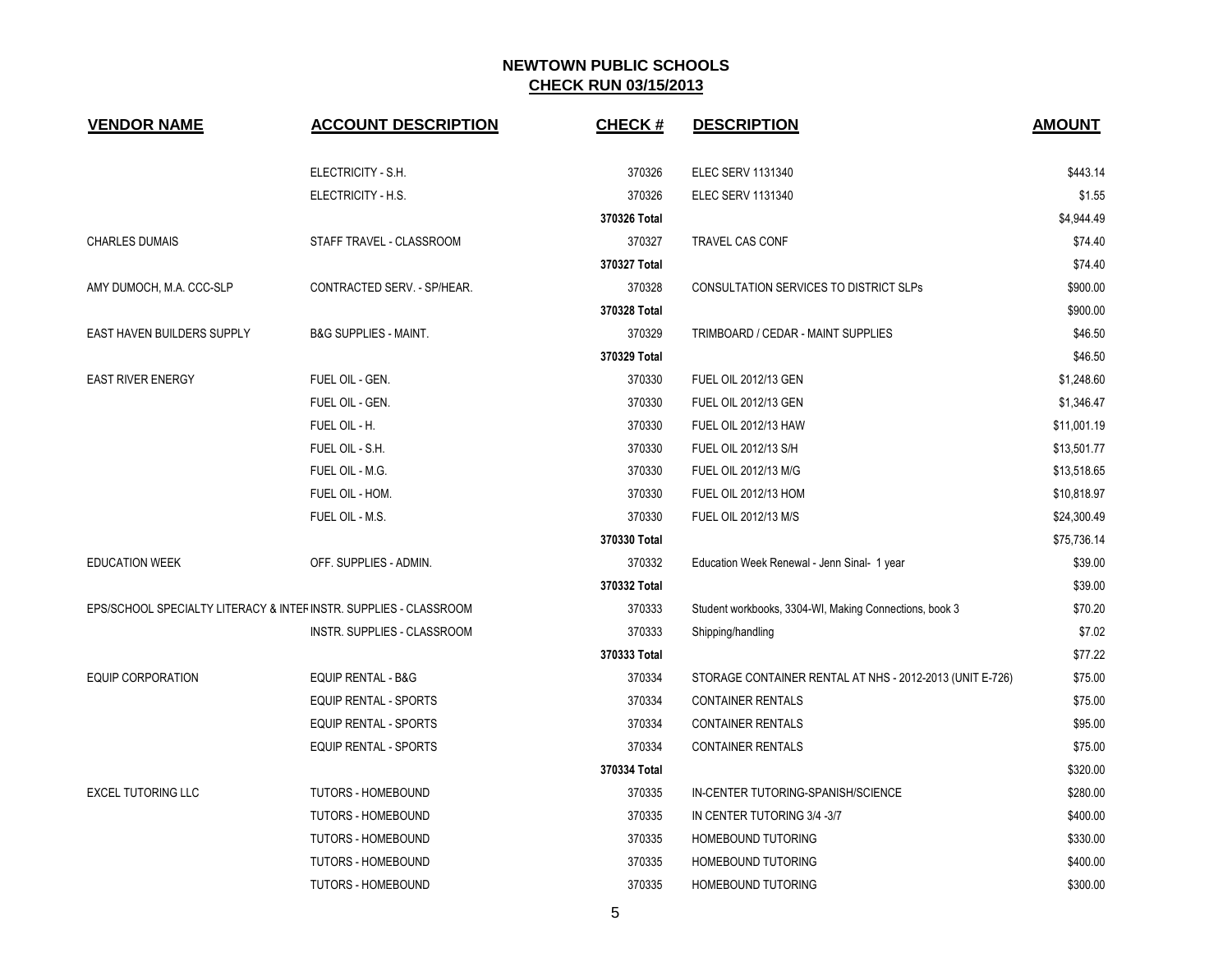| <b>VENDOR NAME</b>            | <b>ACCOUNT DESCRIPTION</b>           | <b>CHECK#</b> | <b>DESCRIPTION</b>                                                        | <b>AMOUNT</b> |
|-------------------------------|--------------------------------------|---------------|---------------------------------------------------------------------------|---------------|
|                               | TUTORS - HOMEBOUND                   | 370335        | HOMEBOUND TUTORING                                                        | \$760.00      |
|                               | TUTORS - HOMEBOUND                   | 370335        | HOMEBOUND TUTORING                                                        | \$797.50      |
|                               | TUTORS - HOMEBOUND                   | 370335        | HOMEBOUND TUTORING                                                        | \$30.00       |
|                               | TUTORS - HOMEBOUND                   | 370335        | HOMEBOUND TUTORING                                                        | \$405.00      |
|                               | TUTORS - HOMEBOUND                   | 370335        | HOMEBOUND TUTORING                                                        | \$405.00      |
|                               | TUTORS - HOMEBOUND                   | 370335        | <b>HOMEBOUND TUTORING</b>                                                 | \$270.00      |
|                               | TUTORS - HOMEBOUND                   | 370335        | <b>HOMEBOUND TUTORING</b>                                                 | \$295.00      |
|                               | TUTORS - HOMEBOUND                   | 370335        | HOMEBOUND TUTORING                                                        | \$760.00      |
|                               | TUTORS - HOMEBOUND                   | 370335        | <b>HOMEBOUND TUTORING</b>                                                 | \$760.00      |
|                               | TUTORS - HOMEBOUND                   | 370335        | HOMEBOUND TUTORING                                                        | \$30.00       |
|                               |                                      | 370335 Total  |                                                                           | \$6,222.50    |
| PAMELA F. FAGAN               | INSTR. SUPPLIES - CLASSROOM          | 370336        | ASSOR CLASSROOM SUPPLIES                                                  | \$71.26       |
|                               | INSTR. SUPPLIES - CLASSROOM          | 370336        | PET SUPPLIES                                                              | \$140.73      |
|                               |                                      | 370336 Total  |                                                                           | \$211.99      |
| <b>FARMTEK</b>                | INSTR. SUPPLIES - C.W.E.             | 370337        | ALUMINUM FOLD UP CART 109630                                              | \$189.00      |
|                               | INSTR. SUPPLIES - C.W.E.             | 370337        | HOSE TROLLEY 50 KIT WF 4400                                               | \$99.00       |
|                               | INSTR. SUPPLIES - C.W.E.             | 370337        | <b>SHIPPING</b>                                                           | \$62.71       |
|                               |                                      | 370337 Total  |                                                                           | \$350.71      |
| <b>CARA FEDAK</b>             | INSTR. SUPPLIES - CLASSROOM          | 370338        | <b>SUPPLIES</b>                                                           | \$47.94       |
|                               |                                      | 370338 Total  |                                                                           | \$47.94       |
| ALDINA FERREIRA               | STAFF TRAVEL - BUS. SERV.            | 370339        | TRAVEL WORK FOR PAYROLL                                                   | \$14.67       |
|                               |                                      | 370339 Total  |                                                                           | \$14.67       |
| <b>FILMAROBICS INC.</b>       | <b>INSTR. SUPPLIES - WORLD LANG.</b> | 370340        | RATATOUILLE- FRENCH AND ENGLISH VERSION                                   | \$34.95       |
|                               | INSTR. SUPPLIES - WORLD LANG.        | 370340        | <b>SHIPPING</b>                                                           | \$7.95        |
|                               |                                      | 370340 Total  |                                                                           | \$42.90       |
| FOLLETT SOFTWARE COMPANY      | INSTR. SUPPLIES - CLASSROOM          | 370341        | Polytherman Labels (title & B & W roll see attached                       | \$350.00      |
|                               | INSTR. SUPPLIES - CLASSROOM          | 370341        | shipping                                                                  | \$8.78        |
|                               | <b>SUPPLIES - LIBRARY</b>            | 370341        | Follett 7100 Wireless Barcode Scanner for Library Inventory *see attached | \$999.00      |
|                               | <b>SUPPLIES - LIBRARY</b>            | 370341        | Shipping and Handling                                                     | \$9.06        |
|                               |                                      | 370341 Total  |                                                                           | \$1,366.84    |
| LORRAINE D. FOSTER DAY SCHOOL | TUITION - OUT-OF-DISTRICT            | 370342        |                                                                           | \$4,699.99    |
|                               | TUITION - OUT-OF-DISTRICT            | 370342        |                                                                           | \$4,699.99    |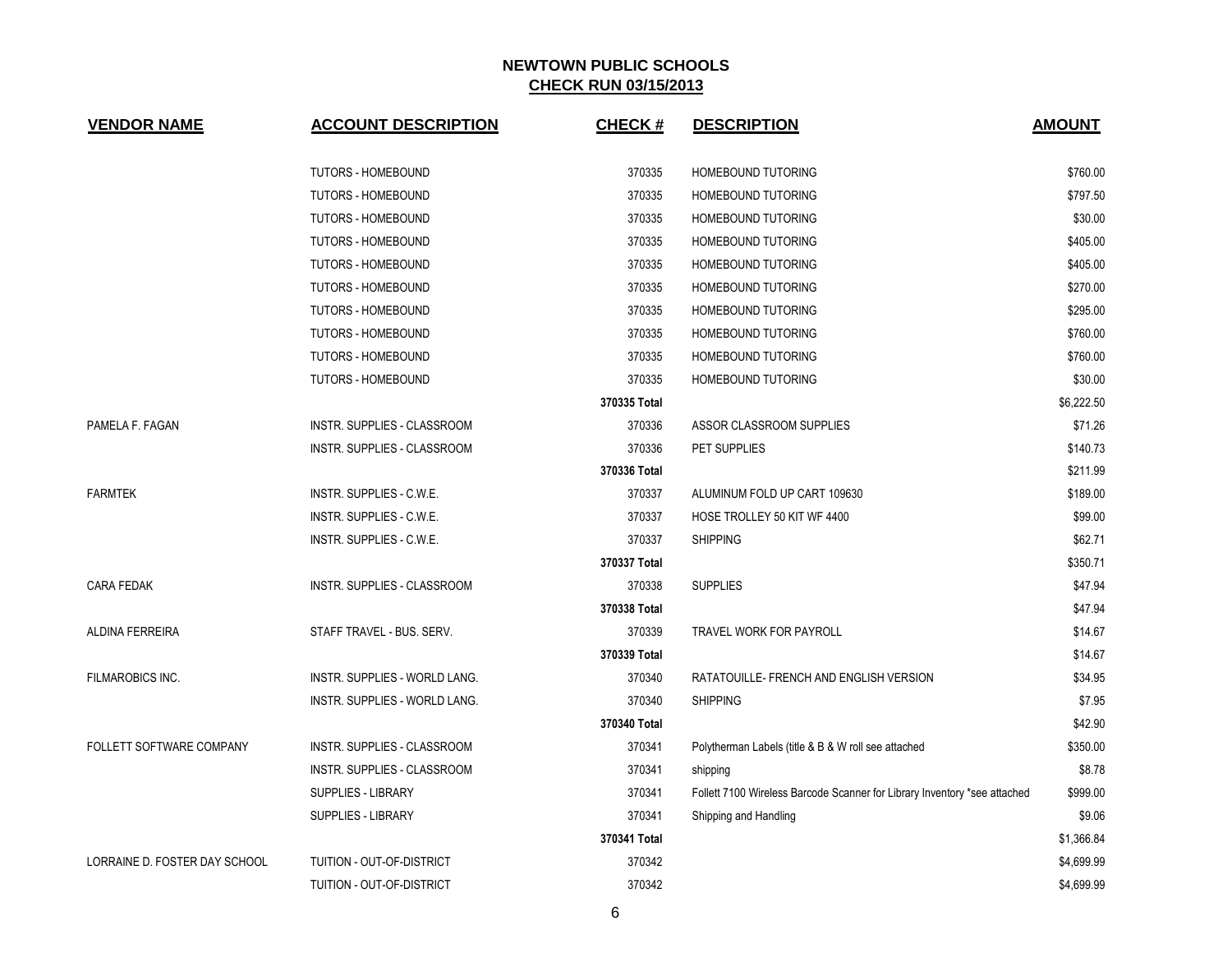| <b>VENDOR NAME</b>               | <b>ACCOUNT DESCRIPTION</b>     | <b>CHECK#</b> | <b>DESCRIPTION</b>                                                              | <b>AMOUNT</b> |
|----------------------------------|--------------------------------|---------------|---------------------------------------------------------------------------------|---------------|
|                                  |                                | 370342 Total  |                                                                                 | \$9,399.98    |
| THE FOUNDATION SCHOOL            | TUITION - OUT-OF-DISTRICT      | 370343        |                                                                                 | \$24,000.00   |
|                                  | TUITION - OUT-OF-DISTRICT      | 370343        |                                                                                 | \$6,000.00    |
|                                  |                                | 370343 Total  |                                                                                 | \$30,000.00   |
| <b>CARLEN GAINES</b>             | REPAIRS - INFO. TECH.          | 370344        | <b>REPLACE IPAD FOR SUPT</b>                                                    | \$264.81      |
|                                  |                                | 370344 Total  |                                                                                 | \$264.81      |
| GAYLORD BROS., INC.              | INSTR. SUPPLIES - CLASSROOM    | 370345        | RA 413150 Book Covering material 13 x 150                                       | \$102.42      |
|                                  | INSTR. SUPPLIES - CLASSROOM    | 370345        | RA 415150 Book covering material 15 x 150, priority code SD233, free shi        | \$325.62      |
|                                  | INSTR. SUPPLIES - CLASSROOM    | 370345        | RA 413150 Book Covering material 13 x 150                                       | \$204.84      |
|                                  |                                | 370345 Total  |                                                                                 | \$632.88      |
| <b>GBC GENERAL BINDING</b>       | INSTR. SUPPLIES - CLASSROOM    | 370346        | Service contract for Pinnacle 27 Jan 2013-Jan 2014 - Invoice 220518             | \$490.80      |
|                                  |                                | 370346 Total  |                                                                                 | \$490.80      |
| DR. LINDA A. GEJDA               | STAFF TRAVEL - SUPER.          | 370347        | MONTHLY TRAVEL 2012/13                                                          | \$300.00      |
|                                  |                                | 370347 Total  |                                                                                 | \$300.00      |
| <b>GEO TRUST INC</b>             | CONTRACTED SERV. - INFO. TECH. |               | SSL Certificate for Terminal Servier Connection NO SHIPPING Contract $\epsilon$ | \$1,050.00    |
|                                  | CONTRACTED SERV. - INFO. TECH. | 370348        | SSL Certificate for Terminal Servier Connection NO SHIPPING Contract $\epsilon$ | \$1,050.00    |
|                                  |                                | 370348 Total  |                                                                                 | \$1,050.00    |
| GERONNURSING & RESPITE CARE INC. | PROF. SERV. - HEALTH ELEM/RIS  | 370349        | <b>STARR SERVICES</b>                                                           | \$1,435.13    |
|                                  | PROF. SERV. - HEALTH ELEM/RIS  | 370349        | <b>STARR SERVICES</b>                                                           | \$750.94      |
|                                  |                                | 370349 Total  |                                                                                 | \$2,186.07    |
| <b>GOODWILL</b>                  | PROF. SERV. - TRANSITIONAL     | 370350        | <b>TRANSITIONAL SERVICES</b>                                                    | \$1,726.50    |
|                                  |                                | 370350 Total  |                                                                                 | \$1,726.50    |
| GOOGLE, INC.                     | CONTRACTED SERV. - INFO. TECH. | 370351        | Additional Users for Google Archiving NO SHIPPING                               | \$27.50       |
|                                  |                                | 370351 Total  |                                                                                 | \$27.50       |
| GOVCONNECTION, INC.              | INSTR. SUPPLIES - CLASSROOM    | 370352        | Printer cartridges, Quote 23362483.01, see attached, no shipping/handling       | \$2,204.91    |
|                                  |                                | 370352 Total  |                                                                                 | \$2,204.91    |
| THE HARTFORD COURANT             | ADVERTISING - SUPER.           | 370353        | ADV (30003)                                                                     | \$1,065.00    |
|                                  |                                | 370353 Total  |                                                                                 | \$1,065.00    |
| <b>HEARST CT POST</b>            | ADVERTISING - SUPER.           | 370354        | ADV 110231 (30003)                                                              | \$217.76      |
|                                  |                                | 370354 Total  |                                                                                 | \$217.76      |
| <b>HESS CORPORATION</b>          | PROPANE & NATURAL GAS - RIS.   | 370355        | <b>ENERGY REED</b>                                                              | \$10,248.24   |
|                                  | PROPANE & NATURAL GAS - M.S.   | 370355        | GAS                                                                             | \$227.74      |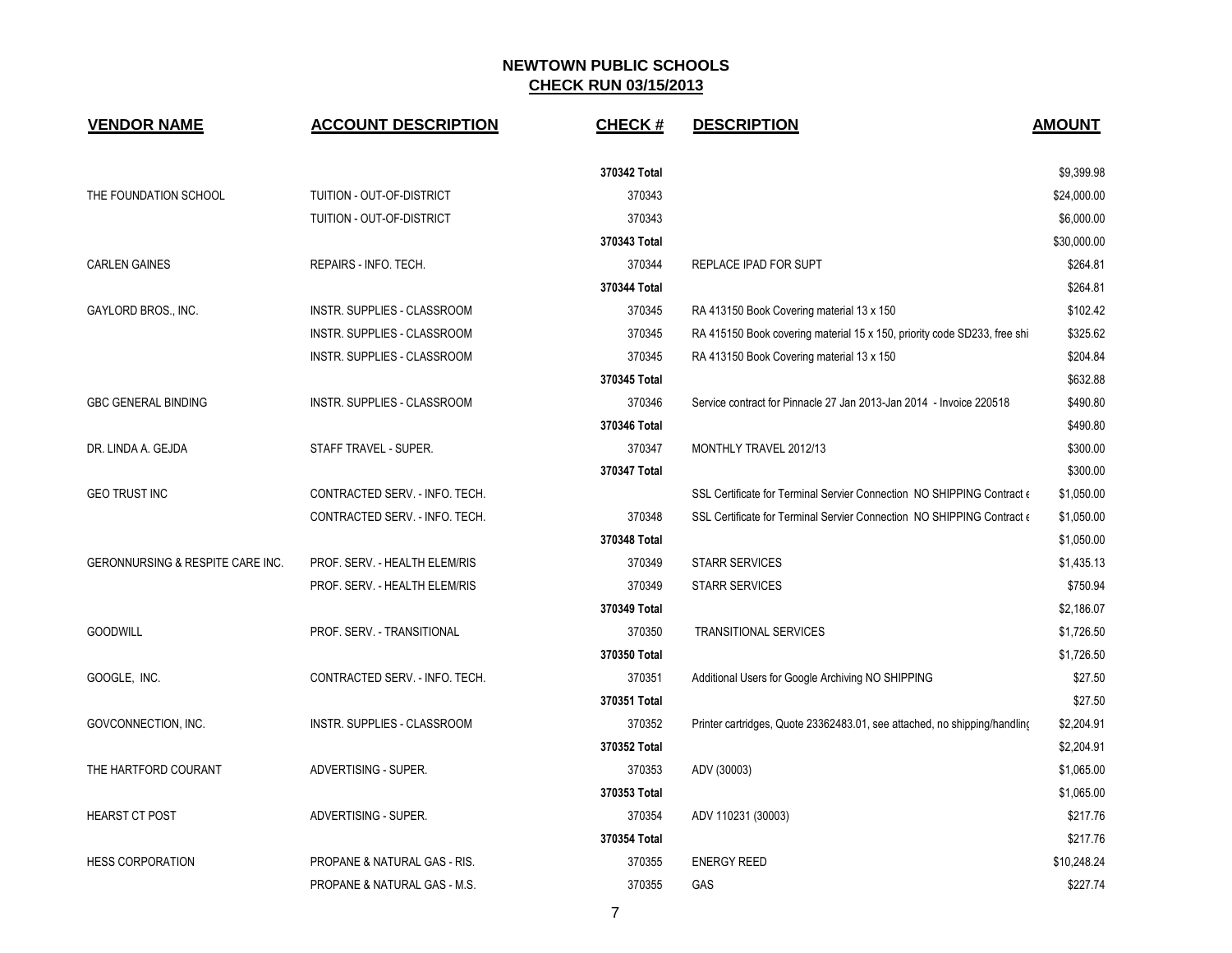| <b>VENDOR NAME</b>            | <b>ACCOUNT DESCRIPTION</b>                                          | <b>CHECK#</b> | <b>DESCRIPTION</b>                      | <b>AMOUNT</b> |
|-------------------------------|---------------------------------------------------------------------|---------------|-----------------------------------------|---------------|
|                               |                                                                     | 370355 Total  |                                         | \$10,475.98   |
| HOMETOWN TOOL LLC             | <b>B&amp;G SUPPLIES - CUSTODIAL</b>                                 | 370356        | CUSTODIAN UNIFORMS (2012-2013)          | \$251.00      |
|                               | <b>B&amp;G SUPPLIES - CUSTODIAL</b>                                 | 370356        | CUSTODIAN UNIFORMS (2012-2013)          | \$191.82      |
|                               |                                                                     | 370356 Total  |                                         | \$442.82      |
|                               | THE INSTITUTE OF PROFESSIONAL PRACTI(PROF. SERV. - PSYCH/MED. EVAL. | 370357        | <b>FEB SERVICES</b>                     | \$8,600.00    |
|                               |                                                                     | 370357 Total  |                                         | \$8,600.00    |
| <b>KRISTEN JACKSON</b>        | STAFF TRAVEL - PUPIL SERV.                                          | 370358        | TRAVEL JAN 2013 THRU MAR 2013           | \$232.02      |
|                               |                                                                     | 370358 Total  |                                         | \$232.02      |
| LISA JOHNS                    | STAFF TRAVEL - INFO. TECH.                                          | 370359        | TRAVEL FEB 2013                         | \$58.93       |
|                               |                                                                     | 370359 Total  |                                         | \$58.93       |
| RACHEL KALISH                 | PROF. SERV. - SP/HEAR.                                              | 370360        | STARR SPEECH SERVICES 10HRS/WK X 37 WKS | \$1,500.00    |
|                               |                                                                     | 370360 Total  |                                         | \$1,500.00    |
| THE KENNEDY CENTER, INC.      | PROF. SERV. - TRANSITIONAL                                          | 370361        | <b>TRANS SERVICES</b>                   | \$5,500.00    |
|                               |                                                                     | 370361 Total  |                                         | \$5,500.00    |
| <b>KIDS DISCOVER</b>          | TEXTBOOKS - CLASSROOM                                               | 370362        | Rocks #F10C116-no shipping              | \$125.68      |
|                               |                                                                     | 370362 Total  |                                         | \$125.68      |
| KLINGBERG FAMILY CENTERS INC. | TUITION - OUT-OF-DISTRICT                                           | 370363        | SCHOOL NAME RAYMOND HILL SCHOOL         | \$11,532.80   |
|                               |                                                                     | 370363 Total  |                                         | \$11,532.80   |
| PAM KOHN                      | <b>TEXTBOOKS - READING</b>                                          | 370364        | <b>GANDHI BOOKS</b>                     | \$134.75      |
|                               |                                                                     | 370364 Total  |                                         | \$134.75      |
| LEAHY'S FUELS INC.            | PROPANE & NATURAL GAS - S.H.                                        | 370365        | <b>PROPANE 200163G</b>                  | \$829.71      |
|                               | PROPANE & NATURAL GAS - M.G.                                        | 370365        | PROPANE 56117G                          | \$366.66      |
|                               | PROPANE & NATURAL GAS - M.G.                                        | 370365        | PROPANE 56117G                          | \$343.79      |
|                               | PROPANE & NATURAL GAS - H.S.                                        | 370365        | PROPANE 97208G                          | \$1,040.26    |
|                               |                                                                     | 370365 Total  |                                         | \$2,580.42    |
| LEW WHITE APPLIANCES          | INSTR. SUPPLIES - CLASSROOM                                         | 370366        | Frigidaire Refrigerator, Model #FRT     | \$499.00      |
|                               |                                                                     | 370366 Total  |                                         | \$499.00      |
| LITERACY HOW, INC.            | PROF. SERV. - PSYCH/MED. EVAL.                                      | 370367        | CONSULTATION FOR REED STUDENT           | \$2,000.00    |
|                               |                                                                     | 370367 Total  |                                         | \$2,000.00    |
| <b>GAEL S. LYNCH</b>          | CONTRACTED SERV. - ADMIN.                                           | 370368        | GIFTS FOR CHINESE GUESTS                | \$142.33      |
|                               | CONTRACTED SERV. - ADMIN.                                           | 370368        | <b>GIFTS FOR CHINESE GUESTS</b>         | \$102.15      |
|                               |                                                                     | 370368 Total  |                                         | \$244.48      |

8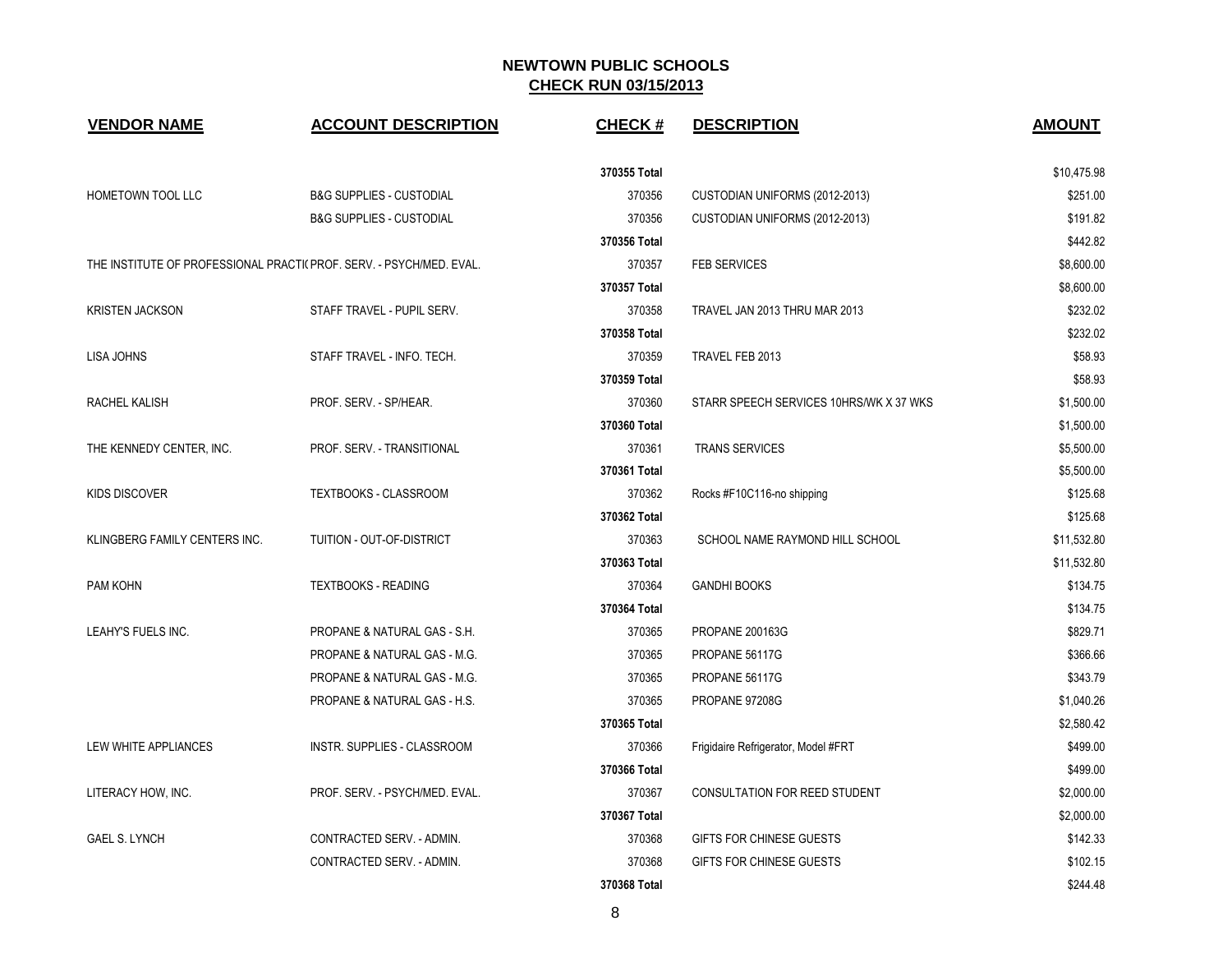| <b>VENDOR NAME</b>          | <b>ACCOUNT DESCRIPTION</b>     | <b>CHECK#</b> | <b>DESCRIPTION</b>                                                      | <b>AMOUNT</b> |
|-----------------------------|--------------------------------|---------------|-------------------------------------------------------------------------|---------------|
| WILLIAM V. MACGILL & CO.    | MEDICAL SUPPLIES - ELEM.       |               | R156 Replacement Gauge wiith no stop pin- Product # 15600 - (for RIS)   | \$12.75       |
|                             | MEDICAL SUPPLIES - ELEM.       |               | SHIPPING COST FOR ITEM #156009                                          | \$8.95        |
| WILLIAM V. MACGILL & CO     | MEDICAL SUPPLIES - ELEM.       | 370369        | R156 Replacement Gauge wiith no stop pin- Product # 15600 - (for RIS)   | \$12.75       |
|                             | MEDICAL SUPPLIES - ELEM.       | 370369        | SHIPPING COST FOR ITEM #156009                                          | \$8.95        |
|                             |                                | 370369 Total  |                                                                         | \$21.70       |
| DR. ANA PAULA MACHADO       | MEDICAL ADVISOR - HEALTH ADMIN | 370370        | MEDICAL DIRECTORJULY 2012 - JUN 2013\$769.20 MONTHLY(NEED 1             | \$769.20      |
|                             |                                | 370370 Total  |                                                                         | \$769.20      |
| MAHARD'S PIANO SERVICE, LLC | <b>REPAIRS - MUSIC</b>         | 370371        | Replaced 4 plate casters on Piano in Music room, Kawai UST 6, on 3/1/13 | \$225.00      |
|                             |                                | 370371 Total  |                                                                         | \$225.00      |
| W.B. MASON., INC            | OFF. SUPPLIES - BUS. SERV.     | 370372        | SUPPLIES 2012/13                                                        | \$26.77       |
|                             | OFF. SUPPLIES - BUS. SERV.     | 370372        | SUPPLIES 2012/13                                                        | (\$12.00)     |
|                             | OFF. SUPPLIES - BUS. SERV.     | 370372        | SUPPLIES 2012/13                                                        | \$117.69      |
|                             | OFF. SUPPLIES - BUS. SERV.     | 370372        | SUPPLIES 2012/13                                                        | (\$24.00)     |
|                             | OFF. SUPPLIES - BUS. SERV.     | 370372        | SUPPLIES 2012/13                                                        | \$11.39       |
|                             | OFF. SUPPLIES - BUS. SERV.     | 370372        | <b>SUPPLIES 2012/13</b>                                                 | \$279.21      |
|                             | OFF. SUPPLIES - BUS. SERV.     | 370372        | SUPPLIES 2012/13                                                        | \$24.97       |
|                             | OFF. SUPPLIES - INFO. TECH.    | 370372        | Water Cooler - Technology Dept. No Shipping                             | \$129.99      |
|                             | INSTR. SUPPLIES - CLASSROOM    | 370372        | AVE3379 POST CARDS                                                      | \$106.74      |
|                             | <b>INSTR. SUPPLIES - MUSIC</b> | 370372        | EPSON 98 5 PACK PRINT CARTRIDGES EP                                     | \$159.98      |
|                             | <b>INSTR. SUPPLIES - MUSIC</b> | 370372        | EPSON 98 HIGH YIELD BLACK INK TONER                                     | \$56.97       |
|                             | INSTR. SUPPLIES - SOC. STUDIES | 370372        | WATERPROOF POLY FILE FOLDERS 1/3 CU                                     | \$129.95      |
|                             | INSTR. SUPPLIES - SOC. STUDIES | 370372        | PENDAFLEX READY- TAP ESS42592                                           | \$121.95      |
|                             | INSTR. SUPPLIES - SOC. STUDIES | 370372        | RECYCLED EASY-PAD UNRULED WHITE- UN                                     | \$389.90      |
|                             | INSTR. SUPPLIES - SOC. STUDIES | 370372        | DIXIE PATHWAYS MEDIUM WEIGHT PAPER                                      | \$29.99       |
|                             | INSTR. SUPPLIES - SOC. STUDIES | 370372        | ECONOMIC VYNIL ROUND RING BINDER 1                                      | \$139.60      |
|                             | INSTR. SUPPLIES - SOC. STUDIES | 370372        | OXFORD RULED INDEX CARD 3X5 BLUE VI                                     | \$22.90       |
|                             | INSTR. SUPPLIES - SOC. STUDIES | 370372        | PACON VIBRANT ART CONSTRUCTION PAPER 9X12 PAC6504                       | \$23.70       |
|                             | <b>SECURITY SUPPLIES</b>       | 370372        | SECURTY SUPPLIES C/O                                                    | \$57.94       |
|                             |                                | 370372 Total  |                                                                         | \$1,793.64    |
| KATHERINE H. MATZ           | STAFF TRAVEL - SP. ED. PREK-8  | 370374        | travel leadership forum                                                 | \$44.86       |
|                             |                                | 370374 Total  |                                                                         | \$44.86       |
| <b>JANET MCCABE</b>         | CONTRACTED SERV. - ADMIN.      | 370375        | <b>TRAVEL CHINESE GUESTS</b>                                            | \$47.76       |
|                             |                                |               |                                                                         |               |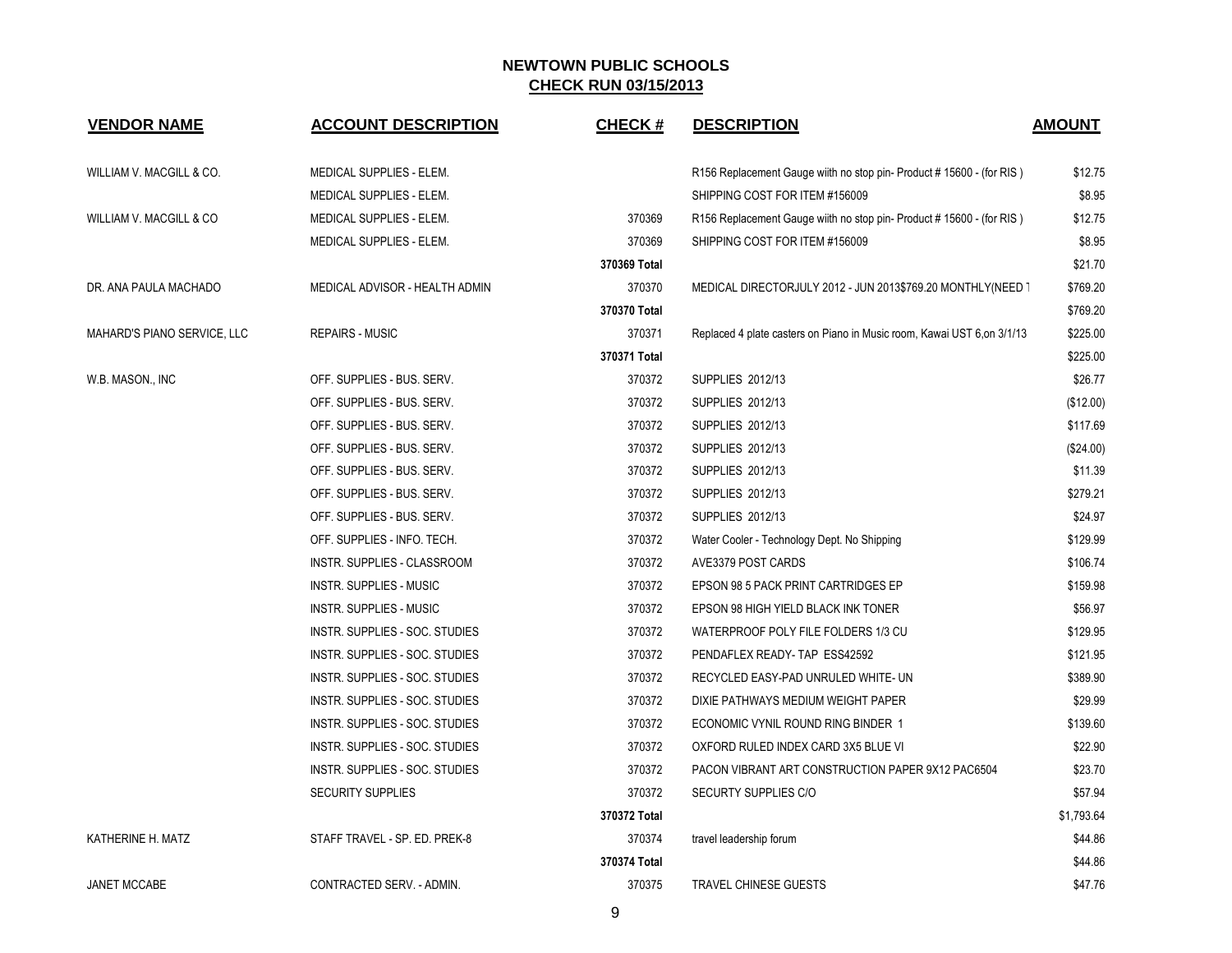| <b>VENDOR NAME</b>        | <b>ACCOUNT DESCRIPTION</b>     | <b>CHECK#</b> | <b>DESCRIPTION</b>                                                        | <b>AMOUNT</b> |
|---------------------------|--------------------------------|---------------|---------------------------------------------------------------------------|---------------|
|                           |                                | 370375 Total  |                                                                           | \$47.76       |
| <b>BETTY MCFADDEN</b>     | CONTRACTED SERV. - ADMIN.      | 370376        | SUPPLIES CHINESE GUESTS                                                   | \$250.50      |
|                           | CONTRACTED SERV. - ADMIN.      | 370376        | <b>TRAVEL CHINIES GUESTS</b>                                              | \$31.27       |
|                           | INSTR. SUPPLIES - CLASSROOM    | 370376        | <b>SUPPLIES</b>                                                           | \$89.73       |
|                           |                                | 370376 Total  |                                                                           | \$371.50      |
| MCGRAW-HILL COMPANIES     | INSTR. SUPPLIES - SP. ED. H.S. | 370377        | LAS LINKS ITEM NUMBER C6538300 EXAMINER S GUIDE GRADES 6-                 | \$28.45       |
|                           | INSTR. SUPPLIES - SP. ED. H.S. | 370377        | <b>SHIPPING</b>                                                           | \$8.54        |
|                           |                                | 370377 Total  |                                                                           | \$36.99       |
| MUSIC & ARTS CENTER, INC. | INSTR. SUPPLIES - MUSIC        | 370378        | For 8th grade Band sheet music and instrumental supplies for the school y | \$407.70      |
|                           | <b>INSTR. SUPPLIES - MUSIC</b> | 370378        | For 8th grade Band sheet music and instrumental supplies for the school y | \$142.96      |
|                           | <b>REPAIRS - MUSIC</b>         | 370378        | For Band instrument repairs thoughout the school year.                    | \$85.25       |
|                           | <b>REPAIRS - MUSIC</b>         | 370378        | For Band instrument repairs thoughout the school year.                    | \$95.40       |
|                           | INSTR. SUPPLIES - MUSIC        | 370378        | Music Supplies - Invoice # 276456                                         | \$36.00       |
|                           | INSTR. SUPPLIES - MUSIC        | 370378        | Music Supplies - Invoice # 280474                                         | \$76.80       |
|                           | INSTR. SUPPLIES - MUSIC        | 370378        | Music Supplies - Invoice # 3237126                                        | \$202.89      |
|                           | INSTR. SUPPLIES - MUSIC        | 370378        | Music Supplies - Invoice # 350835                                         | \$261.60      |
|                           | <b>INSTR. SUPPLIES - MUSIC</b> | 370378        | Music Supplies - Invoice #412122                                          | \$32.00       |
|                           | <b>INSTR. SUPPLIES - MUSIC</b> | 370378        | Music Supplies - Invoice #412586                                          | \$38.40       |
|                           | INSTR. SUPPLIES - MUSIC        | 370378        | Music Supplies - Invoice # 412688                                         | \$40.00       |
|                           | INSTR. SUPPLIES - MUSIC        | 370378        | Music Supplies - Invoice # 3305110                                        | \$96.00       |
|                           | INSTR. SUPPLIES - MUSIC        | 370378        | Music Supplies - Invoice #478927                                          | \$36.00       |
|                           | INSTR. SUPPLIES - MUSIC        | 370378        | Music Supplies - Invoice #479064                                          | \$296.00      |
|                           | INSTR. SUPPLIES - MUSIC        | 370378        | Music Supplies - Invoice #479550                                          | \$199.20      |
|                           | INSTR. SUPPLIES - MUSIC        | 370378        | Music Supplies - Invoice # 897321                                         | \$50.00       |
|                           | INSTR. SUPPLIES - MUSIC        | 370378        | Music Supplies - Invoice # 3250639                                        | \$33.60       |
|                           | <b>INSTR. SUPPLIES - MUSIC</b> | 370378        | Music Supplies - Invoice # 1460815                                        | \$32.00       |
|                           |                                | 370378 Total  |                                                                           | \$2,161.80    |
| MUSIC TIME INC.           | <b>INSTR. SUPPLIES - MUSIC</b> | 370379        | Habaler Hoedown - Lloyd Conley                                            | \$28.00       |
|                           | <b>INSTR. SUPPLIES - MUSIC</b> | 370379        | Shipping                                                                  | \$9.93        |
|                           | INSTR. SUPPLIES - MUSIC        | 370379        | Chopsticks Prism - Doris Gazda - PAS1                                     | \$32.00       |
|                           | INSTR. SUPPLIES - MUSIC        | 370379        | Chronicles - L. Clark- PAS3                                               | \$32.00       |
|                           | <b>INSTR. SUPPLIES - MUSIC</b> | 370379        | Korieko - K. Yamada - PAS4                                                | \$32.00       |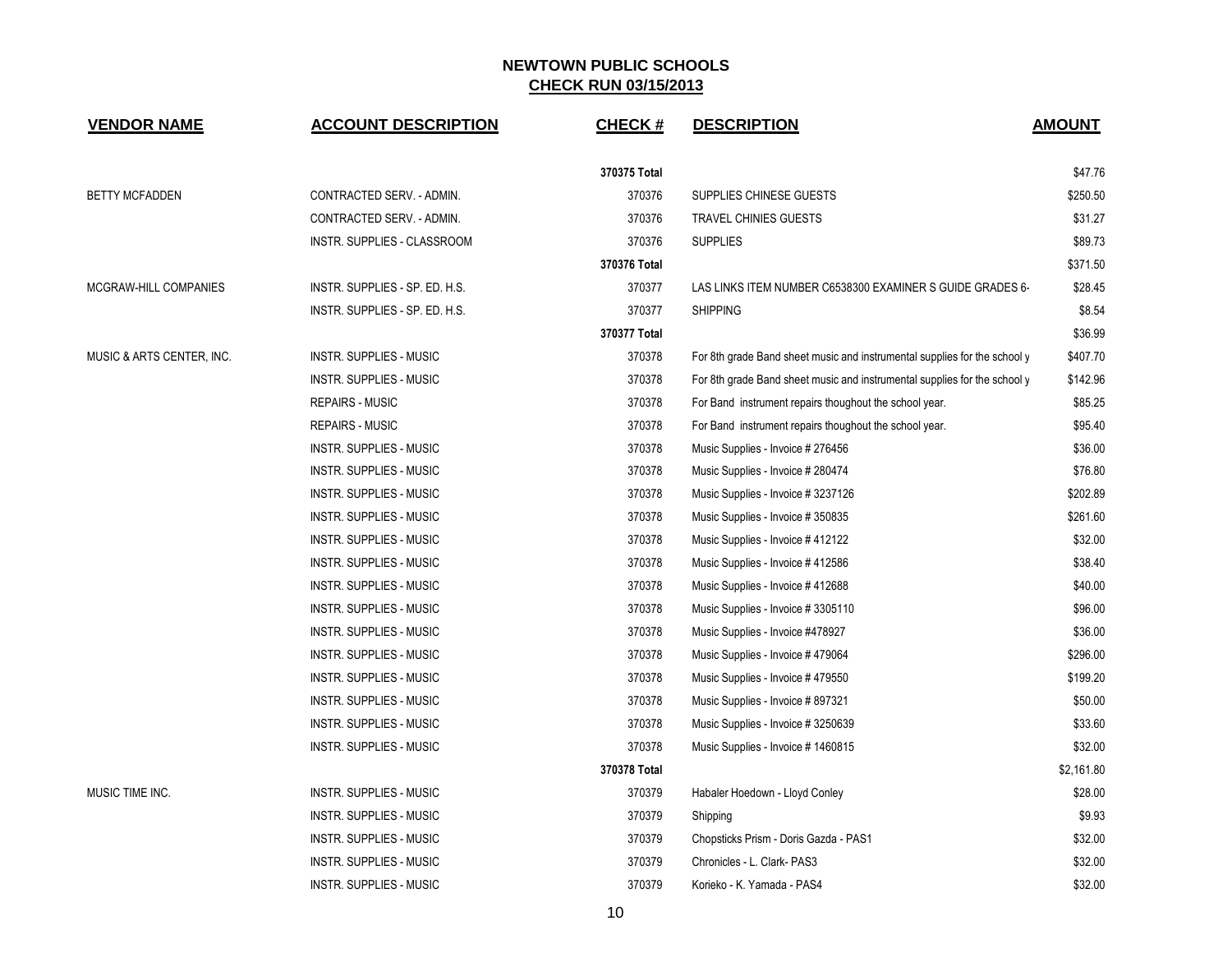| <b>VENDOR NAME</b>           | <b>ACCOUNT DESCRIPTION</b>     | <b>CHECK#</b> | <b>DESCRIPTION</b>                                       | <b>AMOUNT</b> |
|------------------------------|--------------------------------|---------------|----------------------------------------------------------|---------------|
|                              | <b>INSTR. SUPPLIES - MUSIC</b> | 370379        | Mythos - S. O Loughlin - PAS5                            | \$32.00       |
|                              | <b>INSTR. SUPPLIES - MUSIC</b> | 370379        | Soundscape - Bill Calhoun - BA556                        | \$32.00       |
|                              | <b>INSTR. SUPPLIES - MUSIC</b> | 370379        | Storm Chaser - K. Mixon                                  | \$32.00       |
|                              | <b>INSTR. SUPPLIES - MUSIC</b> | 370379        | Shipping                                                 | \$13.28       |
|                              |                                | 370379 Total  |                                                          | \$243.21      |
| <b>NCS PEARSON INC.</b>      | INSTR. SUPPLIES - PSYCH.       | 370380        | 0158984927 WPPSI-IV HARD CASE SCHOOL PSY: DR. ERIC COLON | \$1,190.00    |
|                              | INSTR. SUPPLIES - PSYCH.       | 370380        | S&H                                                      | \$59.50       |
|                              |                                | 370380 Total  |                                                          | \$1,249.50    |
| <b>BRIAN NEUMEYER</b>        | STAFF TRAVEL - CLASSROOM       | 370381        | TRAVEL SEPT THRU DEC 12                                  | \$298.90      |
|                              | STAFF TRAVEL - CLASSROOM       | 370381        | TRAVEL JAN THRU FEB 2013                                 | \$155.94      |
|                              |                                | 370381 Total  |                                                          | \$454.84      |
| NEW ENGLAND CTR FOR CHILDREN | TUITION - OUT-OF-DISTRICT      | 370382        |                                                          | \$14,543.22   |
|                              |                                | 370382 Total  |                                                          | \$14,543.22   |
| THE NEWS-TIMES               | CONTRACTED SERV. - SUPER.      |               | <b>SUBSC</b>                                             | \$85.80       |
| DANBURY NEWS-TIMES           | CONTRACTED SERV. - SUPER.      | 370383        | SUBSC 0005019259                                         | \$85.80       |
|                              |                                | 370383 Total  |                                                          | \$85.80       |
| NEWTOWN BOARD OF EDUCATION   | MEDICAL INS. PREMIUMS          | 370384        | LONG TERM DISABILITY                                     | \$3,041.39    |
|                              | <b>ADMINISTRATION FEES</b>     | 370384        | <b>DENTAL ADM</b>                                        | \$2,845.00    |
|                              | <b>ADMINISTRATION FEES</b>     | 370384        | COBRA ADMIN FEE                                          | \$300.00      |
|                              | <b>ADMINISTRATION FEES</b>     | 370384        | RETIREE ADMIN FEE FEB 2013                               | \$245.00      |
|                              | LIFE INSURANCE                 | 370384        | <b>AD&amp;D PREMIUM</b>                                  | \$1,162.62    |
| NEWTOWN BOARD OF EDUCATION   | LIFE INSURANCE                 | 370384        | LIFE PREMIUM                                             | \$5,813.10    |
|                              |                                | 370384 Total  |                                                          | \$13,407.11   |
| TOWN OF NEWTOWN              | <b>DENTAL CLAIMS</b>           | 370385        | DENTAL PAYMENTS 2012-13 SELF-FUNDED                      | \$25,487.14   |
|                              |                                | 370385 Total  |                                                          | \$25,487.14   |
| JEAN F. PANNONE              | CONTRACTED SERV. - ADMIN.      | 370386        | SUPPLIES CHINESE GUESTS                                  | \$515.73      |
|                              |                                | 370386 Total  |                                                          | \$515.73      |
| PCM-G                        | INSTR. SUPPLIES - TECH ED.     | 370387        | BLACKM CYAN MAGENTA YELLOW INK CATRIDGES. SEE SHOPPINC   | \$389.40      |
|                              |                                | 370387 Total  |                                                          | \$389.40      |
| CAROL PELLIGRA               | PRINTING - ADMIN.              | 370388        | <b>CEREMIERS EXHIBTIOR</b>                               | \$129.67      |
|                              |                                | 370388 Total  |                                                          | \$129.67      |
| J.W. PEPPER & SON INC.       | <b>INSTR. SUPPLIES - MUSIC</b> | 370389        | Big Band Music Folder, Item 10043931                     | \$22.95       |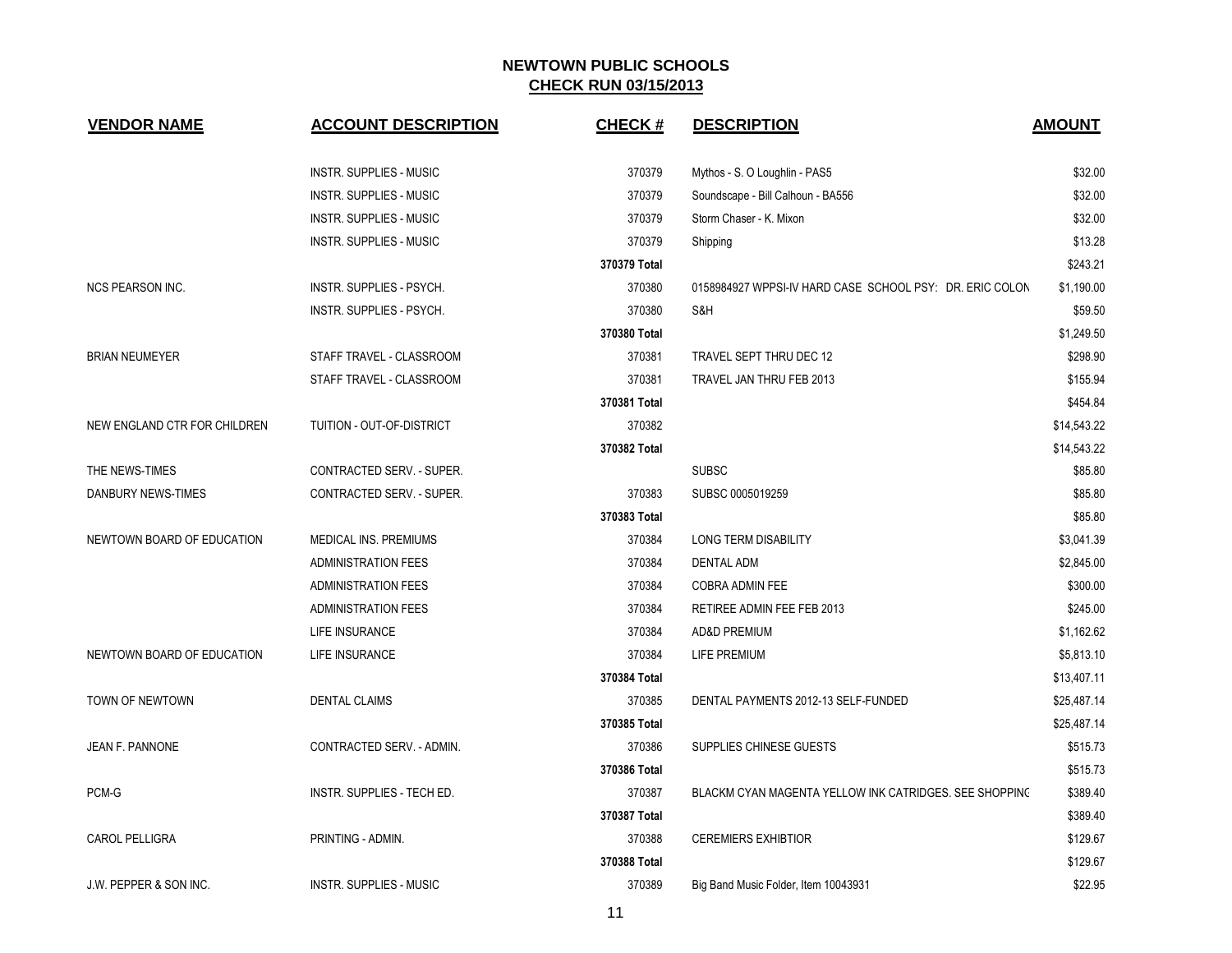| <b>VENDOR NAME</b>           | <b>ACCOUNT DESCRIPTION</b>          | <b>CHECK#</b> | <b>DESCRIPTION</b>                                    | <b>AMOUNT</b> |
|------------------------------|-------------------------------------|---------------|-------------------------------------------------------|---------------|
|                              | <b>INSTR. SUPPLIES - MUSIC</b>      | 370389        | shipping                                              | \$10.99       |
|                              |                                     | 370389 Total  |                                                       | \$33.94       |
| PERKINS SCHOOL FOR THE BLIND | TUITION - OUT-OF-DISTRICT           | 370390        |                                                       | \$15,945.15   |
|                              |                                     | 370390 Total  |                                                       | \$15,945.15   |
| PETTY CASH                   | OFF. SUPPLIES - ADMIN.              | 370391        | PETTY CASH                                            | \$22.53       |
|                              | INSTR. SUPPLIES - CLASSROOM         | 370391        | PETTY CASH                                            | \$71.99       |
|                              |                                     | 370391 Total  |                                                       | \$94.52       |
|                              | OFF. SUPPLIES - H.S.                | 370392        | PETTY CASH                                            | \$150.00      |
|                              |                                     | 370392 Total  |                                                       | \$150.00      |
| <b>JASON POWELL</b>          | <b>B&amp;G SUPPLIES - CUSTODIAL</b> | 370393        | SHOE'S (30509)                                        | \$100.00      |
|                              |                                     | 370393 Total  |                                                       | \$100.00      |
| RADIO SHACK                  | OFF. SUPPLIES - ADMIN.              | 370394        | Magnets for doors, #64-1888, 1 1/8 inch round, NO S/H | \$34.90       |
|                              |                                     | 370394 Total  |                                                       | \$34.90       |
| <b>RAYBURN MUSIC CT</b>      | <b>REPAIRS - MUSIC</b>              | 370395        | REPAITS OF MUSIC INSTRUMENTS FOR ORCHESTRA            | \$30.00       |
|                              | <b>REPAIRS - MUSIC</b>              | 370395        | REPAITS OF MUSIC INSTRUMENTS FOR ORCHESTRA            | \$100.00      |
|                              | <b>REPAIRS - MUSIC</b>              | 370395        | REPAITS OF MUSIC INSTRUMENTS FOR ORCHESTRA            | \$75.00       |
|                              |                                     | 370395 Total  |                                                       | \$205.00      |
| DR. JANET ROBINSON           | STAFF TRAVEL - SUPER.               | 370397        | WHITE HOUSE AWARDS FOR VICTIMS                        | \$82.00       |
|                              |                                     | 370397 Total  |                                                       | \$82.00       |
|                              | STAFF TRAVEL - SUPER.               | 370398        | AASA & AWARD CEREMONY REIMB.                          | \$887.11      |
|                              |                                     | 370398 Total  |                                                       | \$887.11      |
|                              | STAFF TRAVEL - SUPER.               | 370396        | MONTHLY TRAVEL 2012/13                                | \$400.00      |
|                              |                                     | 370396 Total  |                                                       | \$400.00      |
| <b>RICK ROBINSON</b>         | <b>B&amp;G SUPPLIES - CUSTODIAL</b> | 370399        | SHOE'S (30509)                                        | \$100.00      |
|                              |                                     | 370399 Total  |                                                       | \$100.00      |
| ANNA RUSSELL                 | INSTR. SUPPLIES - FAMILY SCI.       | 370400        | PEAPOD GROCERIES                                      | \$199.06      |
|                              |                                     | 370400 Total  |                                                       | \$199.06      |
| <b>NELSON M. SANTOS</b>      | STAFF TRAVEL - INFO. TECH.          | 370401        | TRAVEL FEB 2013                                       | \$64.92       |
|                              |                                     | 370401 Total  |                                                       | \$64.92       |
| EUGENE SCHANIEL              | <b>B&amp;G SUPPLIES - CUSTODIAL</b> | 370402        | SHOE'S (30509)                                        | \$70.42       |
|                              |                                     | 370402 Total  |                                                       | \$70.42       |
| <b>SCHOOL DATEBOOKS</b>      | PRINTING - ADMIN.                   | 370403        | 1800 STUDENTS PLANNER- NEWTOWN HIGH SCHOOL            | \$1,509.58    |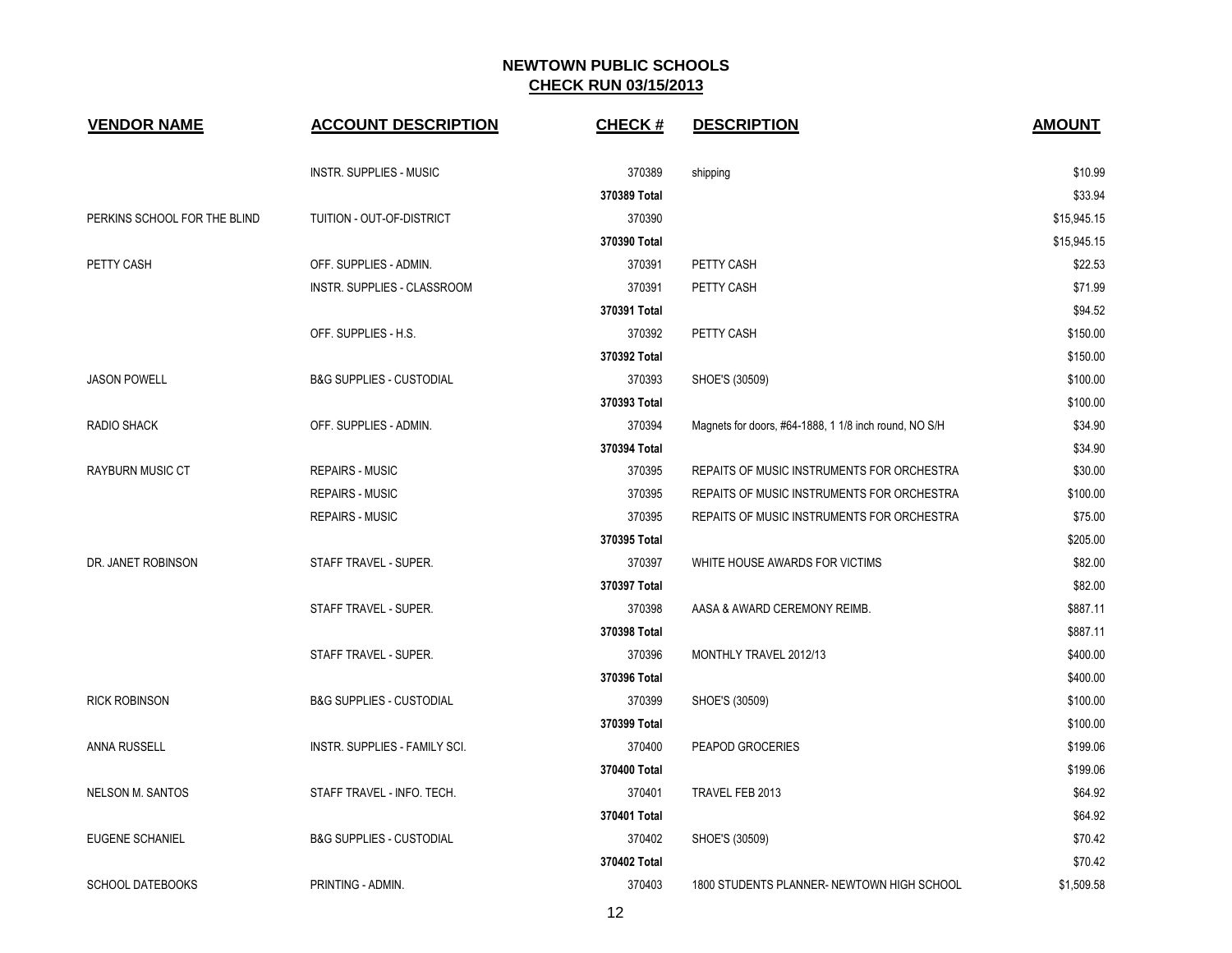| <b>VENDOR NAME</b>              | <b>ACCOUNT DESCRIPTION</b>       | <b>CHECK#</b> | <b>DESCRIPTION</b>                                                            | <b>AMOUNT</b> |
|---------------------------------|----------------------------------|---------------|-------------------------------------------------------------------------------|---------------|
|                                 |                                  | 370403 Total  |                                                                               | \$1,509.58    |
| SCHOOL LIBRARY JOURNAL          | <b>SUPPLIES - LIBRARY</b>        | 370404        | Renewal School Library Journal 1yr. NO SHIPPING.                              | \$81.99       |
|                                 |                                  | 370404 Total  |                                                                               | \$81.99       |
| <b>SCHOOL SPECIALTY</b>         | <b>INSTR. SUPPLIES - ART</b>     | 370405        | MODELING COMPOUND SET- BOWL COVERED                                           | \$139.03      |
|                                 | OFF. SUPPLIES - ADMIN.           | 370405        | Activity table, 1362578, Light Oak,                                           | \$203.35      |
|                                 |                                  | 370405 Total  |                                                                               | \$342.38      |
| <b>SCIENTIFICS DIRECT INC.</b>  | <b>INSTR. SUPPLIES - SCIENCE</b> | 370406        | 3005002 ASTROSCAN DELUXE PACKAGE - (Harrison)                                 | \$429.00      |
|                                 |                                  | 370406 Total  |                                                                               | \$429.00      |
| CAROL CARDILLO SKOLAS           | STAFF TRAIN. - CLASSROOM         | 370407        | <b>WORKSHOP</b>                                                               | \$80.00       |
|                                 |                                  | 370407 Total  |                                                                               | \$80.00       |
| SOUTHBURY PRINTING CENTRE, INC. | INSTR. SUPPLIES - CLASSROOM      | 370408        | Rolls of 500 Visitor Passes, 4 in. x 3 in., #60 Flourescent Yellow, Quote # I | \$611.80      |
|                                 |                                  | 370408 Total  |                                                                               | \$611.80      |
| STAPLES ADVANTAGE               | INSTR. SUPPLIES - CLASSROOM      | 370409        | Shredder lubrican sheets, 12 pack, Item 602400 FREE SHIPPING                  | \$9.99        |
|                                 | INSTR. SUPPLIES - CLASSROOM      | 370409        | Item 50833, Green ball point pens                                             | \$35.80       |
|                                 | INSTR. SUPPLIES - CLASSROOM      | 370409        | Item 123455, Red pens                                                         | \$39.80       |
|                                 |                                  | 370409 Total  |                                                                               | \$85.59       |
|                                 | INSTR. SUPPLIES - WORLD LANG.    | 370410        | PRINTER CARTRIDGE- INDEX CARDS-ACOUSTICS HEADSET- COLC                        | \$244.04      |
|                                 | INSTR. SUPPLIES - WORLD LANG.    | 370410        | PRINTER CARTRIDGE- INDEX CARDS- ACOUSTICS HEADSET- COLC                       | \$304.60      |
|                                 |                                  | 370410 Total  |                                                                               | \$548.64      |
| STATE OF CONNECTICUT            | OFF. SUPPLIES - BUS. SERV.       | 370411        | DUPLICATE TITLE FOR FORD FREESTAR                                             | \$20.00       |
|                                 |                                  | 370411 Total  |                                                                               | \$20.00       |
| STRATEGIC ALTERNATIVES          | PROF. SERV. - PSYCH/MED. EVAL.   | 370412        | AUTISUM CONSULTATION HOM SCHOOL                                               | \$1,600.00    |
|                                 |                                  | 370412 Total  |                                                                               | \$1,600.00    |
| SUPERIOR CLEANERS AND TAILORS   | INSTR. SUPPLIES - SP. ED. PREK-8 | 370413        | <b>SERV CLEANERS</b>                                                          | \$15.45       |
|                                 | INSTR. SUPPLIES - SP. ED. PREK-8 | 370413        | <b>SERV CLEANERS</b>                                                          | \$15.45       |
|                                 | INSTR. SUPPLIES - SP. ED. PREK-8 | 370413        | <b>SERV CLEANERS</b>                                                          | \$15.45       |
|                                 | INSTR. SUPPLIES - SP. ED. PREK-8 | 370413        | <b>SERV CLEANERS</b>                                                          | \$15.45       |
| SUPERIOR CLEANERS AND TAILORS   | INSTR. SUPPLIES - SP. ED. PREK-8 | 370413        | REVERSE FINANCE FEE                                                           | (\$5.00)      |
|                                 |                                  | 370413 Total  |                                                                               | \$56.80       |
| TAX COLLECTOR NEWTOWN           | SEWER OPERATION & MAINT.         | 370414        | SEWER USE HAW                                                                 | \$192.23      |
|                                 | SEWER OPERATION & MAINT.         | 370414        | SEWER USE S/H                                                                 | \$730.51      |
|                                 | SEWER OPERATION & MAINT.         | 370414        | <b>SEWER USE M/S</b>                                                          | \$1,922.40    |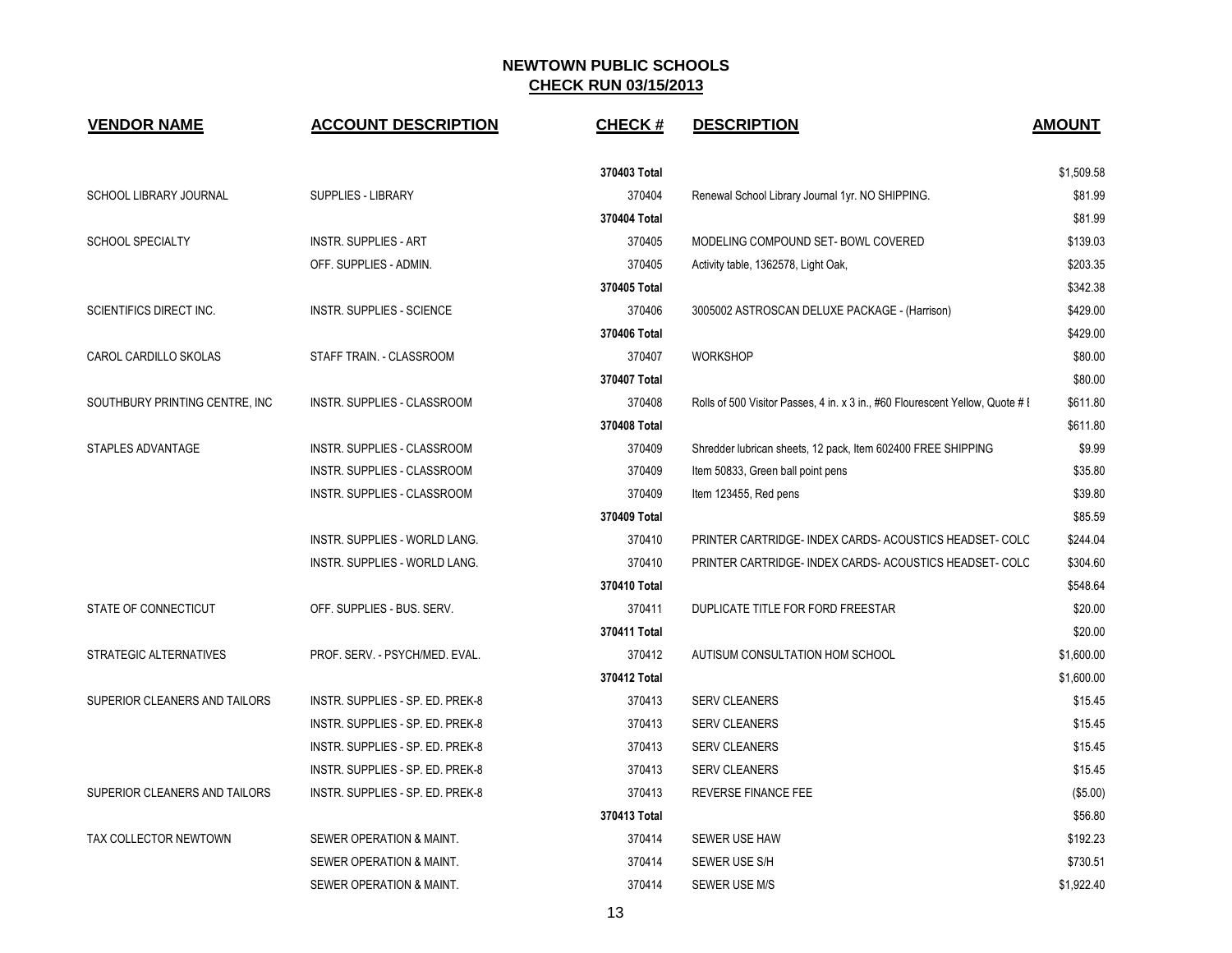| <b>VENDOR NAME</b>                                          | <b>ACCOUNT DESCRIPTION</b>          | <b>CHECK#</b> | <b>DESCRIPTION</b>                                               | <b>AMOUNT</b> |
|-------------------------------------------------------------|-------------------------------------|---------------|------------------------------------------------------------------|---------------|
|                                                             | SEWER OPERATION & MAINT.            | 370414        | SEWER USE H/S                                                    | \$4,472.78    |
|                                                             |                                     | 370414 Total  |                                                                  | \$7,317.92    |
| MICHELLE TENENBAUM                                          | CONTRACTED SERV. - ADMIN.           | 370415        | SUPPLIES CHINESE GUESTS                                          | \$216.07      |
|                                                             |                                     | 370415 Total  |                                                                  | \$216.07      |
| <b>TOUCHBOARDS</b>                                          | <b>INSTR. SUPPLIES - ENGLISH</b>    | 370416        | HoverCam Solo 5 Document Camera. See attached Quotation, #119720 | \$1,743.00    |
|                                                             | INSTR. SUPPLIES - ENGLISH           | 370416        | Hover Cam EXUSB-15 Cable. Free shipping                          | \$69.93       |
|                                                             |                                     | 370416 Total  |                                                                  | \$1,812.93    |
| UNIVERSITY OF BRIDGEPORT                                    | CERT. SUBS. - CONTRACTED            | 370417        | <b>TUITION INTERNS</b>                                           | \$26,320.00   |
|                                                             |                                     | 370417 Total  |                                                                  | \$26,320.00   |
| <b>ERIC VENTURA</b>                                         | <b>B&amp;G SUPPLIES - CUSTODIAL</b> | 370418        | SHOE'S (30509)                                                   | \$95.70       |
|                                                             |                                     | 370418 Total  |                                                                  | \$95.70       |
| WESTERN CONNECTICUT HEALTH NETWOR MEDICAL INS. PREMIUMS     |                                     | 370419        | POST OFFER                                                       | \$815.50      |
|                                                             | MEDICAL INS. PREMIUMS               | 370419        | POST OFFER                                                       | \$1,671.48    |
|                                                             |                                     | 370419 Total  |                                                                  | \$2,486.98    |
| WILSON LANGUAGE TRAINING CORP.                              | INSTR. SUPPLIES - SP. ED. PREK-8    | 370420        | SHIPPING FOR WILSON MATERIALS OMITTED ON PO32813                 | \$27.90       |
|                                                             | STAFF TRAIN. - PUPIL SERV.          | 370420        | <b>WILSON LANGUAGE TRAINING</b>                                  | \$475.00      |
|                                                             |                                     | 370420 Total  |                                                                  | \$502.90      |
| YANKEEGAS                                                   | PROPANE & NATURAL GAS - RIS.        | 370421        | GAS 57526160064                                                  | \$266.27      |
|                                                             | PROPANE & NATURAL GAS - M.S.        | 370421        | GAS 57201350022                                                  | \$176.23      |
|                                                             |                                     | 370421 Total  |                                                                  | \$442.50      |
| ALARMS BY PRECISION LLC                                     | B. & G. REPAIRS - C.H.              | 370288        | ACCESS SYSTEM / LOCK / ALARM RENO - CHALK HILL                   | \$3,140.00    |
|                                                             | B. & G. REPAIRS - C.H.              | 370288        | ACCESS SYSTEM / LOCK / ALARM RENO - CHALK HILL                   | \$6,302.00    |
|                                                             | B. & G. REPAIRS - C.H.              | 370288        | ACCESS SYSTEM / LOCK / ALARM RENO - CHALK HILL                   | \$487.50      |
|                                                             | B. & G. REPAIRS - C.H.              | 370288        | ACCESS SYSTEM / LOCK / ALARM RENO - CHALK HILL                   | \$6,344.00    |
|                                                             | B. & G. REPAIRS - C.H.              | 370288        | ACCESS SYSTEM / LOCK / ALARM RENO - CHALK HILL                   | \$175.50      |
|                                                             |                                     | 370288 Total  |                                                                  | \$16,449.00   |
| <b>EAST RIVER ENERGY</b>                                    | FUEL OIL - C.H.                     | 370330        | FUEL OIL 17827D                                                  | \$25,319.63   |
|                                                             |                                     | 370330 Total  |                                                                  | \$25,319.63   |
| EDGERATON HEATING & AIR CONDITIONING B. & G. REPAIRS - C.H. |                                     | 370331        | <b>SERV PROVIDED</b>                                             | \$192.00      |
|                                                             | <b>EMERGENCY REPAIRS - C.H.</b>     | 370331        | <b>SERV PROVIDED</b>                                             | \$23,415.64   |
|                                                             |                                     | 370331 Total  |                                                                  | \$23,607.64   |